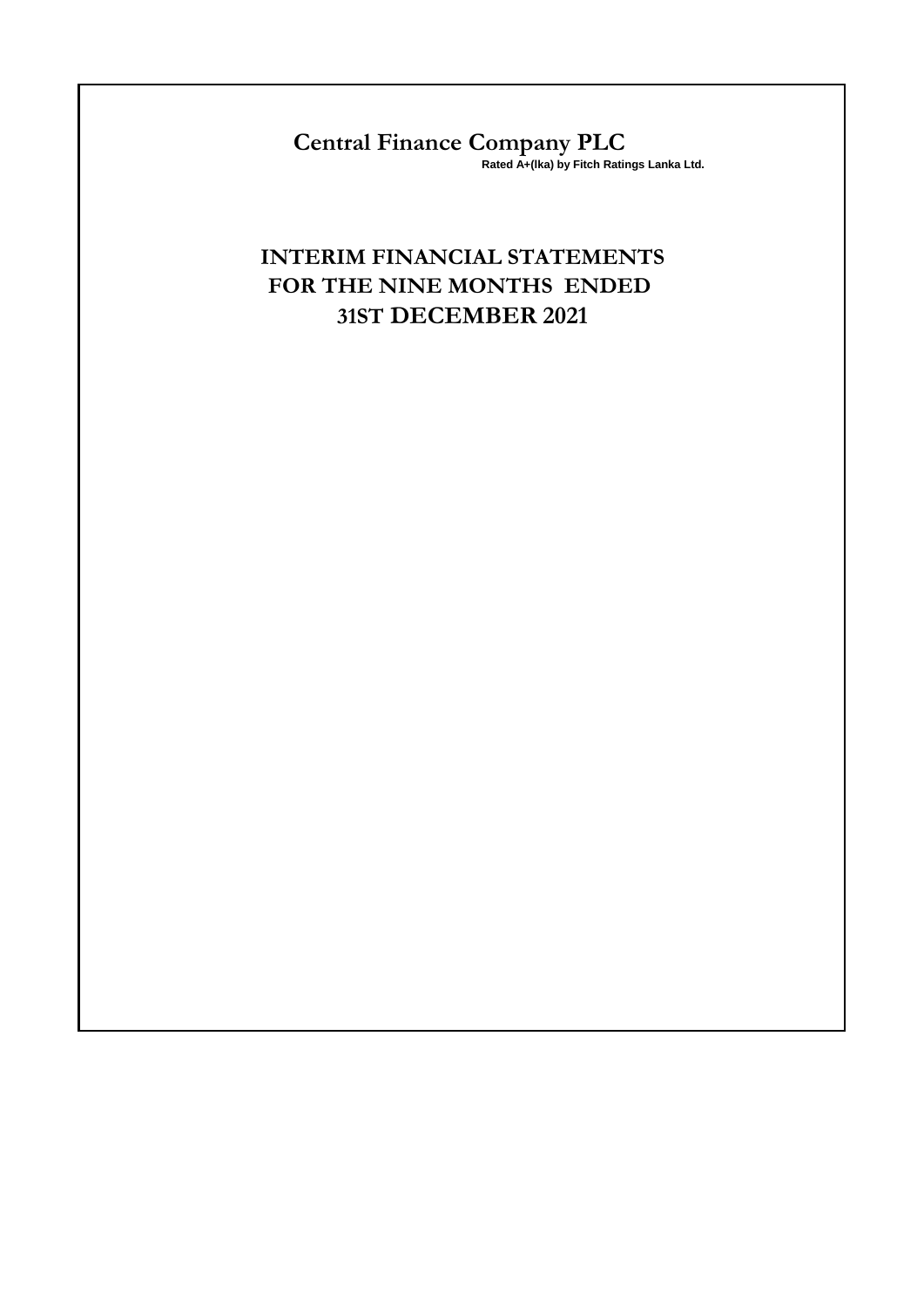# **CENTRAL FINANCE COMPANY PLC**

| <b>CENTRAL FINANCE COMPANY PLC</b><br><b>INCOME STATEMENT</b>         |                  |               |            |                  |             |            |  |
|-----------------------------------------------------------------------|------------------|---------------|------------|------------------|-------------|------------|--|
|                                                                       | Group            |               |            | Company          |             |            |  |
| For the nine months ended 31st December                               | 2021             | 2020          |            | 2021             | 2020        |            |  |
|                                                                       | <b>Unaudited</b> | Unaudited     | Increase   | <b>Unaudited</b> | Unaudited   | Increase   |  |
|                                                                       |                  |               | (decrease) |                  |             | (decrease) |  |
|                                                                       | Rs.'000          | Rs.'000       | %          | Rs.'000          | Rs.'000     | %          |  |
| Income                                                                | 18.151.124       | 17.913.887    | 1.32       | 12,699,827       | 14.642.108  | (13.27)    |  |
| Interest income                                                       | 10,277,444       | 12,818,398    | (19.82)    | 10,230,251       | 12,760,190  | (19.83)    |  |
| Interest expenses                                                     | (2,846,146)      | (4,786,113)   | (40.53)    | (2,873,471)      | (4,820,432) | (40.39)    |  |
| Net interest income                                                   | 7,431,298        | 8,032,285     | (7.48)     | 7,356,780        | 7,939,758   | (7.34)     |  |
| Net income from financial instruments at FVTPL                        | 805,793          | 679,913       | 18.51      | 590,251          | 642,054     | (8.07)     |  |
| Net other revenue                                                     | 1,220,487        | 901,575       | 35.37      | $\blacksquare$   |             |            |  |
| Operating lease income                                                | 784,600          | 755,647       | 3.83       | 787,404          | 758,755     | 3.78       |  |
| Other income                                                          | 1,016,785        | 401,175       | 153.45     | 1,091,921        | 481,109     | 126.96     |  |
| Total operating income                                                | 11,258,963       | 10,770,595    | 4.53       | 9,826,356        | 9,821,676   | 0.05       |  |
| Impairment (charge)/reversal and other credit losses                  | 213,489          | (3,725,863)   | (105.73)   | 224,400          | (3,711,455) | (106.05)   |  |
| <b>Net Operating Income</b>                                           | 11,472,452       | 7,044,732     | 62.85      | 10,050,756       | 6,110,221   | 64.49      |  |
|                                                                       |                  |               |            |                  |             |            |  |
| Operating expenses                                                    |                  |               |            |                  |             |            |  |
| Personnel expenses                                                    | (1,927,287)      | (1,589,078)   | 21.28      | (1,661,135)      | (1,359,525) | 22.18      |  |
| Premises, equipment, establishment and other expenses                 | (1,749,802)      | (1,584,357)   | 10.44      | (1,578,471)      | (1,464,511) | 7.78       |  |
|                                                                       | (3,677,089)      | (3, 173, 435) | 15.87      | (3,239,606)      | (2,824,036) | 14.72      |  |
| Operating profit before share of profit of equity accounted investees | 7,795,363        | 3,871,297     | 101.36     | 6,811,150        | 3,286,185   | 107.27     |  |
| Share of profit of equity accounted investees, net of tax             | 1,033,387        | 679,260       | 52.13      |                  |             |            |  |
| Operating profit before taxes on financial services                   | 8,828,750        | 4,550,557     | 94.01      | 6,811,150        | 3,286,185   | 107.27     |  |
| Taxes on financial services                                           | (956, 294)       | (506, 189)    | 88.92      | (956, 294)       | (506, 189)  | 88.92      |  |
| Profit before tax                                                     | 7,872,456        | 4,044,368     | 94.65      | 5,854,856        | 2,779,996   | 110.61     |  |
| Income tax expense                                                    | (1,887,772)      | (798, 366)    | 136.45     | (1,679,376)      | (677, 400)  | 147.91     |  |
| Profit for the period                                                 | 5.984.684        | 3,246,002     | 84.37      | 4,175,480        | 2,102,596   | 98.59      |  |
|                                                                       |                  |               |            |                  |             |            |  |
| Profit attributable to:                                               |                  |               |            |                  |             |            |  |
| Equity holders of the parent                                          | 5,671,703        | 3,076,280     | 84.37      | 4,175,480        | 2,102,596   | 98.59      |  |
| Non-controlling interest                                              | 312,981          | 169,722       | 84.41      |                  |             |            |  |
| Profit for the period                                                 | 5,984,684        | 3,246,002     | 84.37      | 4,175,480        | 2,102,596   | 98.59      |  |
| Basic and diluted earnings per share -Rs.                             | 24.95            | 13.53         | 84.37      |                  |             |            |  |
|                                                                       |                  |               |            |                  |             |            |  |

# The annexed notes form an integral part of these interim financial statements.

| 2021             | 2020                                              |                                                 | 2021                                                          | 2020                     |                    |  |
|------------------|---------------------------------------------------|-------------------------------------------------|---------------------------------------------------------------|--------------------------|--------------------|--|
|                  |                                                   |                                                 |                                                               |                          | Increase           |  |
| <b>Unaudited</b> | Unaudited                                         |                                                 | <b>Unaudited</b>                                              | Unaudited                | (decrease)         |  |
|                  |                                                   |                                                 |                                                               |                          |                    |  |
|                  |                                                   |                                                 |                                                               |                          | %                  |  |
| 5,984,684        | 3,246,002                                         | 84.37                                           | 4,175,480                                                     | 2,102,596                | 98.59              |  |
|                  |                                                   |                                                 |                                                               |                          |                    |  |
|                  |                                                   |                                                 |                                                               |                          |                    |  |
|                  |                                                   |                                                 |                                                               |                          |                    |  |
|                  |                                                   |                                                 |                                                               |                          |                    |  |
| (139, 768)       | 26,741                                            | (622.67)                                        | $\overline{\phantom{a}}$                                      | $\overline{\phantom{a}}$ | $\sim$             |  |
|                  |                                                   |                                                 |                                                               |                          |                    |  |
|                  |                                                   |                                                 |                                                               |                          |                    |  |
|                  |                                                   |                                                 |                                                               |                          |                    |  |
|                  |                                                   |                                                 |                                                               |                          |                    |  |
| 419              | (6, 316)                                          | 106.64                                          |                                                               | $\overline{\phantom{a}}$ | $\sim$             |  |
|                  |                                                   |                                                 |                                                               |                          |                    |  |
|                  |                                                   |                                                 | $\blacksquare$                                                |                          | $\sim$             |  |
| 5,845,335        | 3,266,427                                         | 78.95                                           | 4,175,480                                                     | 2,102,596                | 98.59              |  |
|                  |                                                   |                                                 |                                                               |                          |                    |  |
| 5,532,354        | 3,096,705                                         | 78.65                                           | 4,175,480                                                     | 2,102,596                | 98.59              |  |
| 312,981          | 169,722                                           | 84.41                                           |                                                               |                          |                    |  |
| 5.845.335        | 3,266,427                                         | 78.95                                           | 4,175,480                                                     | 2,102,596                | 98.59              |  |
|                  | <b>Rs.'000</b><br>(139, 768)<br>419<br>(139, 349) | Group<br>Rs.'000<br>26,741<br>(6,316)<br>20.425 | Increase<br>(decrease)<br>%<br>(622.67)<br>106.64<br>(782.25) | <b>Rs.'000</b>           | Company<br>Rs.'000 |  |

The annexed notes form an integral part of these interim financial statements.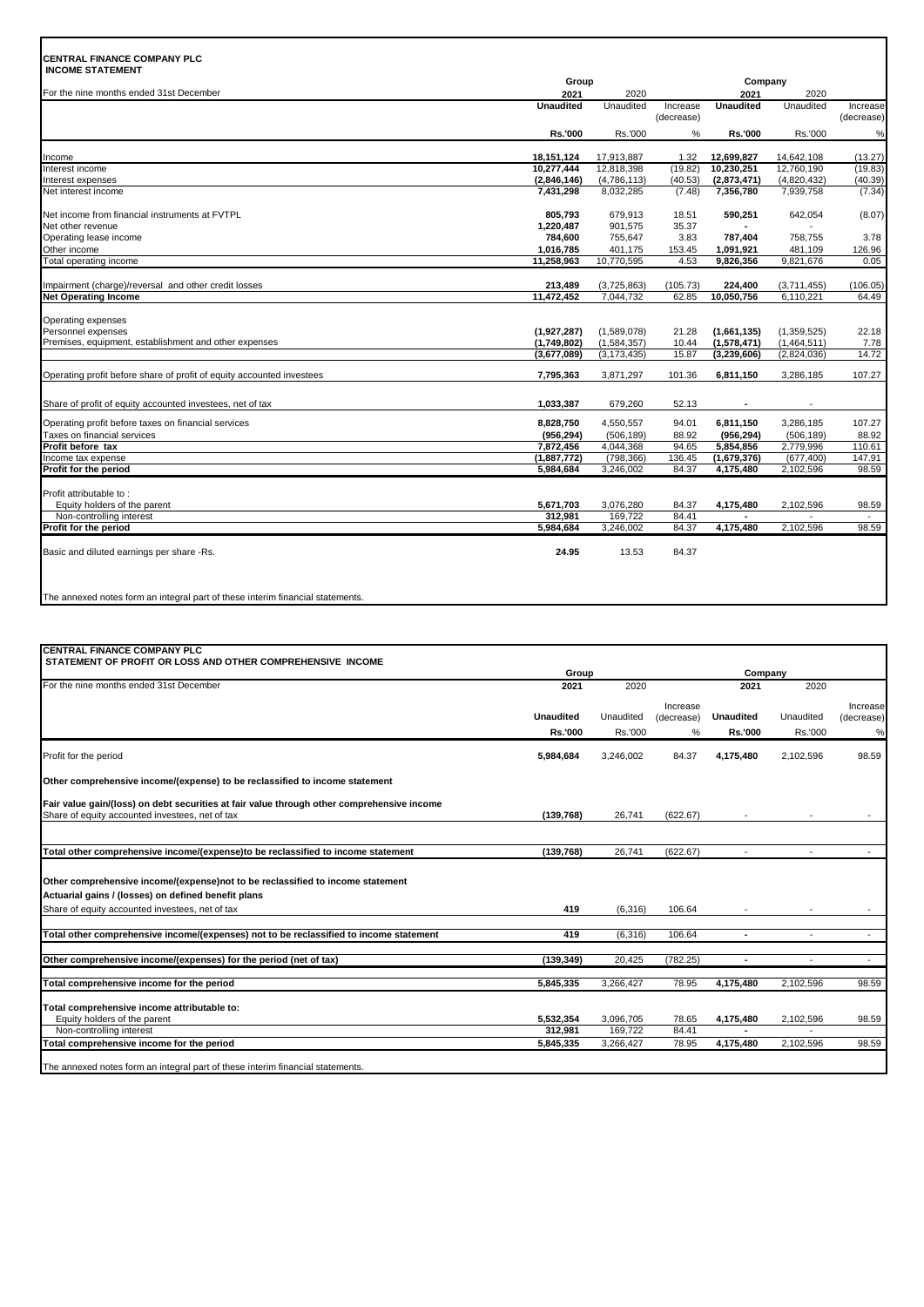| <b>CENTRAL FINANCE COMPANY PLC</b><br><b>CONSOLIDATED INCOME STATEMENT</b>                                                                    |                             |                            |                             |                             |                            |                          |
|-----------------------------------------------------------------------------------------------------------------------------------------------|-----------------------------|----------------------------|-----------------------------|-----------------------------|----------------------------|--------------------------|
|                                                                                                                                               | Group                       |                            |                             |                             | Company                    |                          |
| For the three months ended 31st December                                                                                                      | 2021<br><b>Unaudited</b>    | 2020<br>Unaudited          | Increase                    | 2021<br><b>Unaudited</b>    | 2020<br>Unaudited          | Increase                 |
|                                                                                                                                               | Rs.'000                     | Rs.'000                    | (decrease)<br>%             | Rs.'000                     | Rs.'000                    | (decrease)<br>%          |
| Income                                                                                                                                        | 6,594,158                   | 6,028,396                  | 9.38                        | 4,461,885                   | 4,795,057                  | (6.95)                   |
| Interest income                                                                                                                               | 3,636,592                   | 4,126,039                  | (11.86)                     | 3,616,403                   | 4,106,024                  | (11.92)                  |
| Interest expenses                                                                                                                             | (884, 120)                  | (1,601,165)                | (44.78)                     | (892, 523)                  | (1,618,714)                | (44.86)                  |
| Net interest income                                                                                                                           | 2,752,472                   | 2,524,874                  | 9.01                        | 2,723,880                   | 2,487,310                  | 9.51                     |
| Net income from financial instruments at FVTPL                                                                                                | 318,615                     | 287,926                    | 10.66                       | 171,563                     | 273,302                    | (37.23)                  |
| Net other revenue                                                                                                                             | 512,153                     | 359,700                    | 42.38                       |                             |                            |                          |
| Operating lease income<br>Other income                                                                                                        | 267,886<br>404,425          | 256,624<br>155,108         | 4.39<br>160.74              | 265,734<br>408,185          | 257,579<br>158,152         | 3.17<br>158.10           |
| Total operating income                                                                                                                        | 4,255,551                   | 3,584,232                  | 18.73                       | 3,569,362                   | 3,176,343                  | 12.37                    |
|                                                                                                                                               |                             |                            | (237.59)                    |                             |                            |                          |
| Impairment (charge)/reversal and other credit losses<br>Net operating income                                                                  | 1,779,465<br>6,035,016      | (1, 293, 309)<br>2,290,923 | 163.43                      | 1,790,135<br>5,359,497      | (1, 287, 617)<br>1,888,726 | (239.03)<br>183.76       |
|                                                                                                                                               |                             |                            |                             |                             |                            |                          |
| Operating expenses                                                                                                                            |                             |                            |                             |                             |                            |                          |
| Personnel expenses<br>Premises, equipment ,establishment and other expenses                                                                   | (679, 355)<br>(671, 523)    | (521, 185)<br>(527, 901)   | 30.35<br>27.21              | (583, 696)<br>(606, 209)    | (442, 885)<br>(476, 548)   | 31.79<br>27.21           |
|                                                                                                                                               | (1,350,878)                 | (1,049,086)                | 28.77                       | (1, 189, 905)               | (919, 433)                 | 29.42                    |
| Operating profits before share of profit of equity accounted investees                                                                        | 4,684,138                   | 1,241,837                  | 277.19                      | 4,169,592                   | 969,293                    | 330.17                   |
|                                                                                                                                               |                             |                            |                             |                             |                            |                          |
| Share of profit of equity accounted investees, net of tax                                                                                     | 353,767                     | 204,558                    | 72.94                       | $\overline{\phantom{a}}$    |                            | $\overline{\phantom{a}}$ |
| Operating profit before taxes on financial services                                                                                           | 5,037,905                   | 1,446,395                  | 248.31                      | 4,169,592                   | 969,293                    | 330.17                   |
| Taxes on financial services                                                                                                                   | (540, 586)                  | (153, 191)                 | 252.88                      | (540, 586)                  | (153, 191)                 | 252.88                   |
| Profit before tax<br>Income tax expense                                                                                                       | 4,497,319<br>(1,094,667)    | 1,293,204<br>(278, 480)    | 247.77<br>293.09            | 3,629,006<br>(996, 920)     | 816,102<br>(231, 004)      | 344.68<br>331.56         |
| Profit for the period                                                                                                                         | 3,402,652                   | 1,014,724                  | 235.33                      | 2,632,086                   | 585,098                    | 349.85                   |
|                                                                                                                                               |                             |                            |                             |                             |                            |                          |
| Profit attributable to:<br>Equity holders of the parent                                                                                       | 3,254,351                   | 945,936                    | 244.04                      | 2,632,086                   | 585,098                    | 349.85                   |
| Non-controlling interest                                                                                                                      | 148,301                     | 68,788                     | 115.59                      |                             |                            |                          |
| Net profit for the period                                                                                                                     | 3,402,652                   | 1,014,724                  | 235.33                      | 2,632,086                   | 585,098                    | 349.85                   |
| Basic and diluted earnings per share - Rs.                                                                                                    | 14.31                       | 4.16                       | 244.04                      |                             |                            |                          |
| The annexed notes form an integral part of these interim financial statements                                                                 |                             |                            |                             |                             |                            |                          |
|                                                                                                                                               |                             |                            |                             |                             |                            |                          |
| <b>CENTRAL FINANCE COMPANY PLC</b><br>STATEMENT OF PROFIT OR LOSS AND OTHER COMPREHENSIVE INCOME                                              |                             |                            |                             |                             |                            |                          |
|                                                                                                                                               | Group                       |                            |                             |                             | Company                    |                          |
| For the three months ended 31st December                                                                                                      | 2021                        | 2020                       | Increase                    | 2021                        | 2020                       | Increase                 |
|                                                                                                                                               | <b>Unaudited</b><br>Rs.'000 | Unaudited<br>Rs.'000       | (decrease)<br>$\frac{9}{6}$ | <b>Unaudited</b><br>Rs.'000 | Unaudited<br>Rs.'000       | (decrease)<br>$\%$       |
| Profit for the period                                                                                                                         | 3,402,652                   | 1,014,724                  | 235.33                      | 2,632,086                   | 585,098                    | 349.85                   |
| Other comprehensive income/(expense) to be reclassified to income statement                                                                   |                             |                            |                             |                             |                            |                          |
| Fair value gain/(loss) on debt securities at fair value through other comprehensive income<br>Share of equity accounted investees, net of tax | (22, 203)                   | (195,001)                  | 88.61                       |                             |                            |                          |
| Total other comprehensive income/(expense)to be reclassified to income statement                                                              | (22, 203)                   | (195,001)                  | 88.61                       |                             |                            | $\overline{\phantom{a}}$ |
| Other comprehensive income/(expense)not to be reclassified to income statement<br>Actuarial gains / (losses) on defined benefit plans         |                             |                            |                             |                             |                            |                          |
| Share of equity accounted investees, net of tax                                                                                               | (10, 871)                   | (6, 316)                   | (72.12)                     |                             |                            |                          |
| Total other comprehensive income/(expenses) not to be reclassified to income statement                                                        | (10, 871)                   | (6, 316)                   | (72.12)                     | $\blacksquare$              | ÷,                         | $\blacksquare$           |
| Other comprehensive income/(expense)for the period (net of tax)                                                                               | (33,074)                    | (201, 317)                 | 83.57                       | $\sim$                      | $\sim$                     | $\sim$                   |
| Total comprehensive income for the period                                                                                                     | 3,369,578                   | 813,407                    | 314.25                      | 2,632,086                   | 585,098                    | 349.85                   |
|                                                                                                                                               |                             |                            |                             |                             |                            |                          |

Total comprehensive income attributable to: Equity holders of the parent **3,221,277** 744,619 332.61 **2,632,086** 585,098 349.85 Non-controlling interest **148,301** 68,788 115.59 **-** - - **Total comprehensive income for the period 3,369,578** 813,407 314.25 **2,632,086** 585,098 349.85 The annexed notes form an integral part of these interim financial statements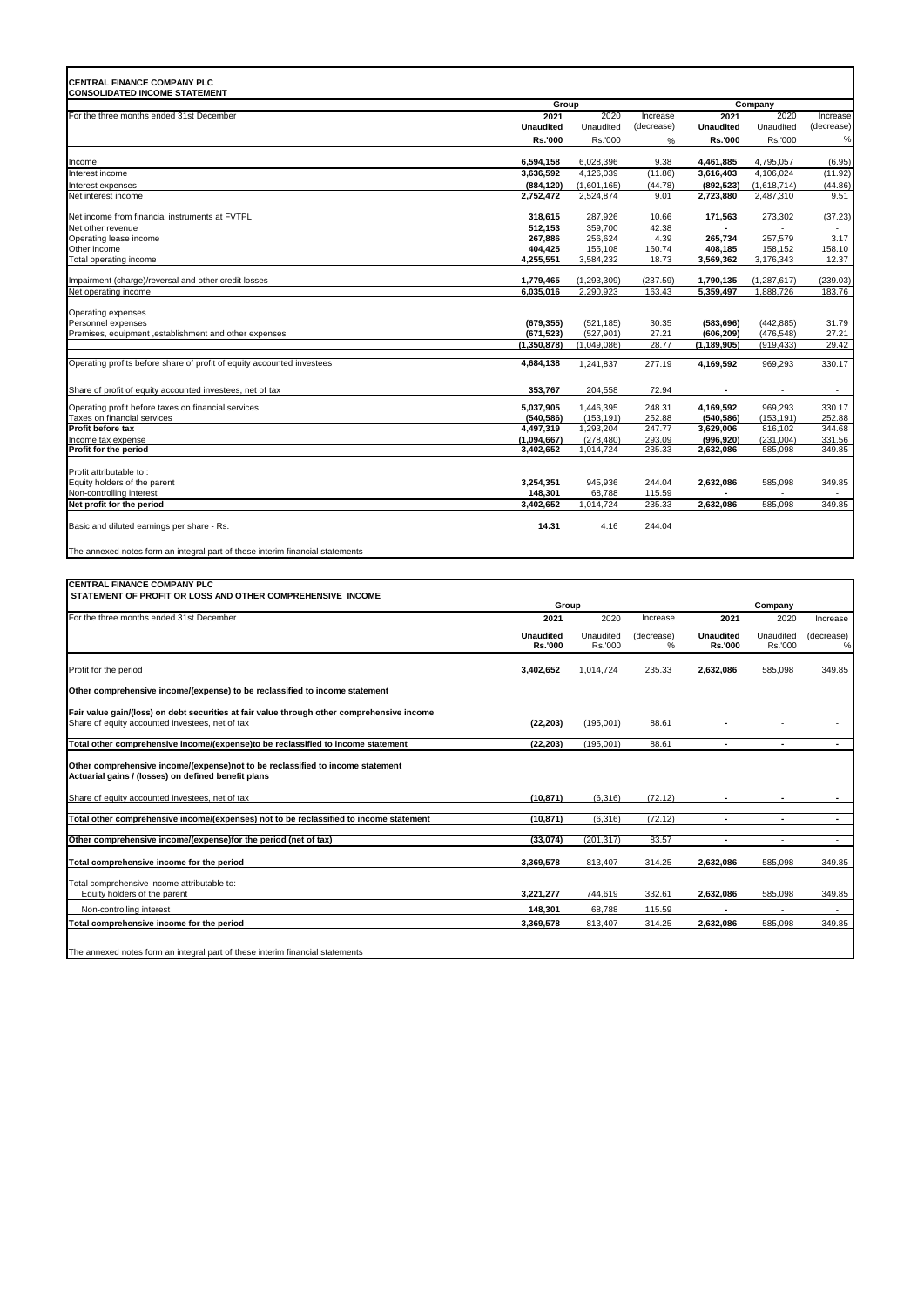# **CENTRAL FINANCE COMPANY PLC STATEMENT OF FINANCIAL POSITION**

|                                                                                | Group            |             |                  | Company        |
|--------------------------------------------------------------------------------|------------------|-------------|------------------|----------------|
| As at                                                                          | 31.12.2021       | 31.03.2021  | 31.12.2021       | 31.03.2021     |
|                                                                                | <b>Unaudited</b> | Audited     | <b>Unaudited</b> | Audited        |
|                                                                                | <b>Rs.'000</b>   | Rs.'000     | <b>Rs.'000</b>   | Rs.'000        |
| <b>ASSETS</b>                                                                  |                  |             |                  |                |
| Cash and cash equivalents                                                      | 1,014,151        | 988,137     | 670,832          | 930,383        |
| Fair value through profit or loss financial assets                             | 7,428,188        | 15,669,893  | 6,485,073        | 14,299,981     |
| Securities bought under repurchase agreements                                  | 5,193,482        | 4,378,520   | 5,193,482        | 4,378,520      |
| Financial assets at amortised cost- Debt and other financial instruments       | 16,041,906       | 4,473,794   | 14,706,194       | 4,226,850      |
| Financial assets at amortised cost- Loans and receivables from customers       | 4,215,538        | 3,405,974   | 4,222,917        | 3,413,453      |
| Financial assets at amortised cost- Net investment in leases and hire purchase | 55,387,909       | 61,108,561  | 55,387,909       | 61,108,561     |
| Trade receivables                                                              | 1,261,772        | 1,077,716   |                  |                |
| Investments in subsidiaries                                                    |                  |             | 333,614          | 306,481        |
| Investments in equity accounted investees                                      | 9,122,480        | 8,276,910   | 1,425,156        | 1,454,646      |
| Inventories and other stocks                                                   | 1,726,575        | 1,380,216   | 53,774           | 48,724         |
| Investment properties                                                          | 78,800           | 303,800     | 78,800           | 303,800        |
| Property, plant and equipment                                                  | 12,411,160       | 12,308,748  | 10,083,395       | 10,056,995     |
| Right of use assets                                                            | 400,708          | 439,173     | 510,881          | 574,707        |
| Intangible assets                                                              | 73,419           | 100,774     | 72,360           | 100,280        |
| Current tax assets                                                             | 1,646            | 2,420       |                  | $\blacksquare$ |
| Deferred tax asset                                                             | 17,453           | 18,406      |                  |                |
| Other assets                                                                   | 509,493          | 453,759     | 454,146          | 379,998        |
| Real estates held for sale                                                     | 5,941            | 10,697      | 5,941            | 10,697         |
| <b>Total assets</b>                                                            | 114,890,621      | 114,397,498 | 99,684,474       | 101,594,076    |
|                                                                                |                  |             |                  |                |
| <b>LIABILITIES</b>                                                             |                  |             |                  |                |
| Bank overdrafts                                                                | 316,810          | 1,455,291   | 302,744          | 1,444,603      |
| Financial liabilities at amortised cost -Deposits                              | 49,111,291       | 52,152,495  | 49,412,505       | 52,587,069     |
| Current tax liabilities                                                        | 1,656,547        | 1,380,518   | 1,500,470        | 1,253,375      |
| Financial liabilities at amortised cost -Interest bearing borrowings           | 537,963          | 1,673,965   | 100,757          | 1,091,332      |
| Lease liabilities                                                              | 358,539          | 390,449     | 483,878          | 537,314        |
| Employee benefit obligations                                                   | 1,780,359        | 1,959,247   | 1,622,208        | 1,803,815      |
| Deferred tax liability                                                         | 2,319,086        | 2,201,544   | 1,993,846        | 1,872,272      |
| Other liabilities                                                              | 2,392,758        | 1,678,540   | 979,773          | 1,053,640      |
| <b>Total liabilities</b>                                                       | 58,473,353       | 62,892,049  | 56,396,181       | 61,643,420     |
| <b>EQUITY</b>                                                                  |                  |             |                  |                |
| Stated capital                                                                 | 2,230,286        | 1,961,597   | 2,230,286        | 1,961,597      |
| Statutory reserve fund                                                         | 2,371,000        | 2,371,000   | 2,371,000        | 2,371,000      |
| <b>Revaluation reserve</b>                                                     | 4,939,743        | 5,102,431   | 3,586,446        | 3,747,729      |
| Fair value reserve                                                             | (112, 230)       | 27,538      |                  |                |
| Loan loss reserve                                                              | 920,000          | 920,000     | 920,000          | 920,000        |
| General reserve                                                                | 23,402,957       | 23,402,957  | 23,391,776       | 23,391,776     |
| Retained earnings                                                              | 20,995,104       | 16,266,493  | 10,788,785       | 7,558,554      |
| Total equity, excluding non-controlling interest                               | 54,746,860       | 50,052,016  | 43,288,293       | 39,950,656     |
| Non-controlling interests                                                      | 1,670,408        | 1,453,433   |                  |                |
| <b>Total equity</b>                                                            | 56,417,268       | 51,505,449  | 43,288,293       | 39,950,656     |
| <b>Total liabilities and equity</b>                                            | 114,890,621      | 114,397,498 | 99,684,474       | 101,594,076    |
| Net asset value per share - Rs.                                                | 240.80           | 220.15      | 190.40           | 175.72         |

These financial statements have been prepared in compliance with the requirements of the Companies Act No.07 of 2007.

しゅく

**W.M.T.W.Weerasinghe** Chief Financial Officer

The Board of directors is responsible for the preparation and presentation of these financial statements. Approved and signed for and on behalf of the board.

٠ **E. H. Wijenaike A.K. Gunaratne** 

Managing Director

11th February 2022 Colombo

The annexed notes form an integral part of these interim financial statements.



 Deputy Managing Director / Deputy Chief Executive Officer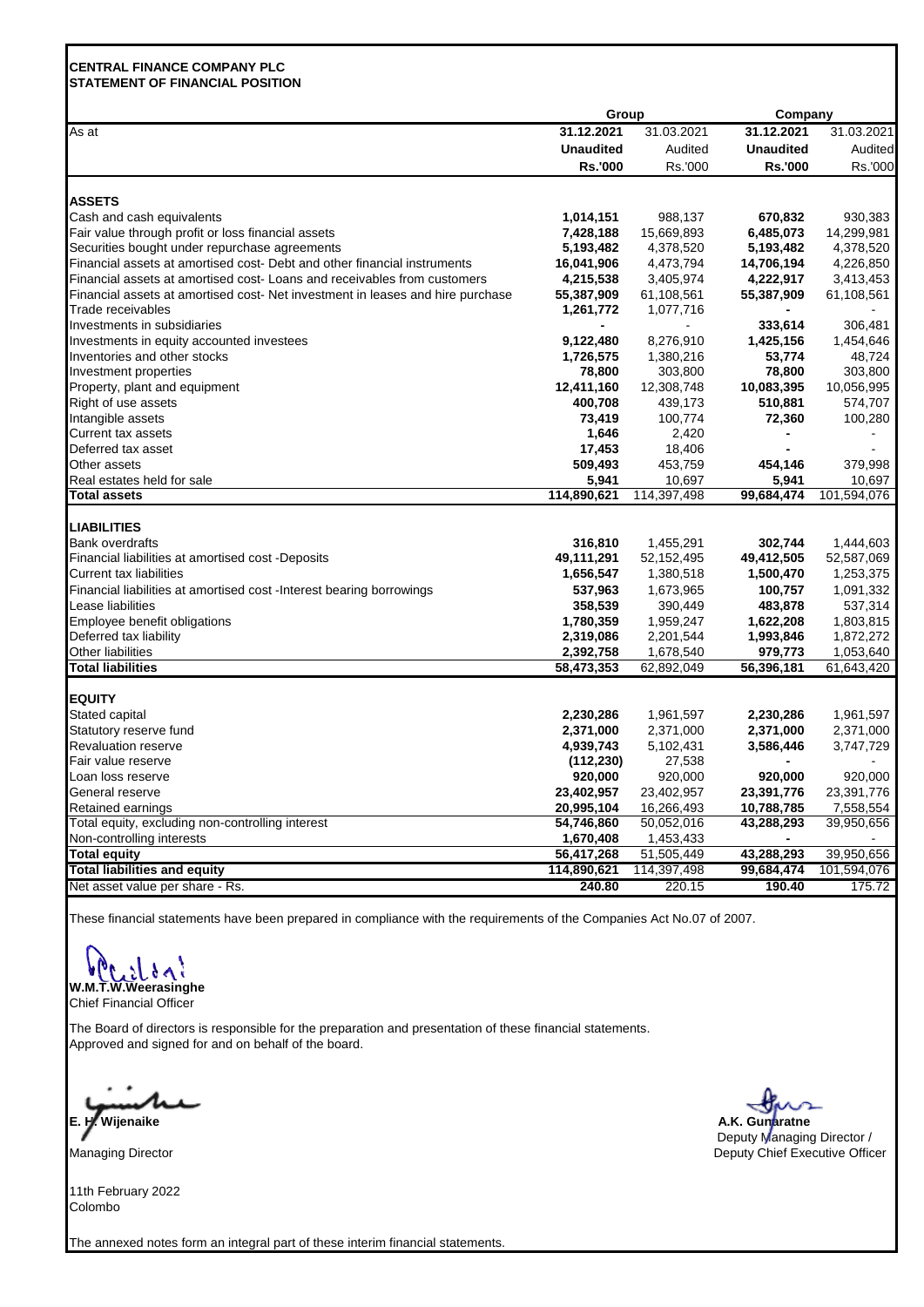# **CENTRAL FINANCE COMPANY PLC STATEMENT OF CHANGES IN EQUITY**

| For the nine months ended 31st December 2021                                                       |                       |                                  |                        |                                               |                      |                     |                      |                |                         |                |
|----------------------------------------------------------------------------------------------------|-----------------------|----------------------------------|------------------------|-----------------------------------------------|----------------------|---------------------|----------------------|----------------|-------------------------|----------------|
|                                                                                                    |                       |                                  |                        | Attributable to equity holders of the company |                      |                     |                      |                | Non-                    | Total          |
| Group                                                                                              | <b>Stated capital</b> | <b>Statutory</b><br>reserve fund | Revaluation<br>reserve | <b>Fair value</b><br>reserve                  | Loan loss<br>reserve | General<br>reserves | Retained<br>earnings | Total          | controlling<br>interest |                |
|                                                                                                    | <b>Rs.'000</b>        | <b>Rs.'000</b>                   | <b>Rs.'000</b>         | <b>Rs.'000</b>                                | <b>Rs.'000</b>       | <b>Rs.'000</b>      | <b>Rs.'000</b>       | <b>Rs.'000</b> | <b>Rs.'000</b>          | <b>Rs.'000</b> |
| Balance as at 1st April 2020                                                                       | 1,696,898             | 2,213,000                        | 4,823,863              | 111,767                                       | 920,000              | 23,402,957          | 11, 157, 205         | 44,325,690     | 1,197,191               | 45,522,881     |
| Total comprehensive income                                                                         |                       |                                  |                        |                                               |                      |                     |                      |                |                         |                |
| Profit for the nine months ended 31st December 2020                                                |                       |                                  |                        |                                               |                      |                     | 3,076,280            | 3,076,280      | 169,722                 | 3,246,002      |
| Other comprehensive income                                                                         |                       |                                  |                        | 26,741                                        |                      |                     | (6, 316)             | 20.425         |                         | 20,425         |
| Total comprehensive income                                                                         |                       |                                  |                        | 26,741                                        |                      | $\sim$              | 3,069,964            | 3,096,705      | 169,722                 | 3,266,427      |
| Transactions with equity holders of the Company and other transfers, recognised directly in equity |                       |                                  |                        |                                               |                      |                     |                      |                |                         |                |
| Depreciation on revaluation surplus                                                                |                       |                                  | (5,830)                |                                               |                      |                     | 5,830                |                |                         |                |
| Unclaimed dividends written back                                                                   |                       |                                  |                        |                                               |                      |                     | 117                  | 117            | 118                     | 235            |
| Dividends - scrip/cash                                                                             | 264.699               | $\sim$                           |                        | ۰                                             |                      |                     | (265.033)            | (334)          | (25.677)                | (26, 011)      |
| Total contributions from and distribution to equity holders                                        | 264.699               |                                  | (5, 830)               |                                               |                      |                     | (259.086)            | (217)          | (25, 559)               | (25, 776)      |
| Balance as at 31st December 2020                                                                   | 1,961,597             | 2,213,000                        | 4,818,033              | 138,508                                       | 920.000              | 23,402,957          | 13,968,083           | 47,422,178     | 341,354                 | 48,763,532     |
| Balance as at 1st April 2021                                                                       | 1,961,597             | 2,371,000                        | 5,102,431              | 27,538                                        | 920.000              | 23,402,957          | 16,266,493           | 50.052.016     | 1,453,433               | 51,505,449     |
| Total comprehensive income                                                                         |                       |                                  |                        |                                               |                      |                     |                      |                |                         |                |
| Profit for the nine months ended 31st December 2021                                                |                       |                                  |                        |                                               |                      | $\sim$              | 5.671.703            | 5.671.703      | 312,981                 | 5,984,684      |
| Other comprehensive income                                                                         |                       |                                  |                        | (139, 768)                                    |                      |                     | 419                  | (139, 349)     |                         | (139, 349)     |
| Total comprehensive income                                                                         |                       |                                  |                        | (139, 768)                                    |                      | $\sim$              | 5,672,122            | 5,532,354      | 312,981                 | 5,845,335      |
| Transactions with equity holders of the Company and other transfers, recognised directly in equity |                       |                                  |                        |                                               |                      |                     |                      |                |                         |                |
| Depreciation on revaluation surplus                                                                |                       |                                  | (6,077)                |                                               |                      |                     | 6,077                |                |                         |                |
| Reversal of revaluation surplus on disposal of land                                                |                       | ٠                                | (156, 611)             |                                               |                      | ٠                   | 156.611              | ٠              | ٠                       |                |
| Acquisition of non-controlling interest of a subsidiary                                            |                       |                                  |                        |                                               |                      | ٠                   | 72                   | 72             | (972)                   | (900)          |
| Unclaimed dividends written back                                                                   |                       |                                  |                        |                                               |                      | $\overline{a}$      | 18,848               | 18,848         | 262                     | 19,110         |
| Dividends - scrip/cash                                                                             | 268,689               |                                  |                        |                                               |                      | ٠                   | (1, 125, 119)        | (856, 430)     | (27, 234)               | (883, 664)     |
| Divestment of a subsidiary company                                                                 |                       |                                  |                        |                                               |                      |                     |                      |                | (68.062)                | (68.062)       |
| Total contributions from and distribution to equity holders                                        | 268.689               | $\overline{\phantom{a}}$         | (162.688)              | $\blacksquare$                                |                      | $\sim$              | (943.511)            | (837, 510)     | (96,006)                | (933, 516)     |
| Balance as at 31st December 2021                                                                   | 2.230.286             | 2.371.000                        | 4.939.743              | (112, 230)                                    | 920.000              | 23.402.957          | 20.995.104           | 54.746.860     | 1.670.408               | 56,417,268     |

| <b>CENTRAL FINANCE COMPANY PLC</b>                                                                 |                          |                |                                         |                      |                    |                      |                          |
|----------------------------------------------------------------------------------------------------|--------------------------|----------------|-----------------------------------------|----------------------|--------------------|----------------------|--------------------------|
| <b>STATEMENT OF CHANGES IN EQUITY</b>                                                              |                          |                |                                         |                      |                    |                      |                          |
| For the nine months ended 31st December 2021                                                       |                          |                |                                         |                      |                    |                      |                          |
| Company                                                                                            | <b>Stated capital</b>    | reserve fund   | <b>Statutory Revaluation</b><br>reserve | Loan loss<br>reserve | General<br>reserve | Retained<br>earnings | Total                    |
|                                                                                                    | <b>Rs.'000</b>           | <b>Rs.'000</b> | <b>Rs.'000</b>                          | <b>Rs.'000</b>       | <b>Rs.'000</b>     | <b>Rs.'000</b>       | <b>Rs.'000</b>           |
| Balance as at 01st April 2020                                                                      | 1.696.898                | 2.213.000      | 3.567.167                               | 920.000              | 23.391.776         | 3.844.212            | 35.633.053               |
| Total comprehensive income                                                                         |                          |                |                                         |                      |                    |                      |                          |
| Profit for the nine months ended 31st December 2020                                                |                          |                |                                         |                      |                    | 2.102.596            | 2.102.596                |
| Total comprehensive income                                                                         |                          |                |                                         |                      |                    | 2.102.596            | 2,102,596                |
| Transactions with equity holders of the Company and other transfers, recognised directly in equity |                          |                |                                         |                      |                    |                      |                          |
| Depreciation on revaluation surplus                                                                |                          |                | (4, 426)                                |                      |                    | 4,426                |                          |
| Dividends -scrip/cash                                                                              | 264.699                  |                |                                         |                      |                    | (265.033)            | (334)                    |
| Total contributions from and distribution to equity holders                                        | 264.699                  | ٠              | (4, 426)                                |                      |                    | (260.607)            | (334)                    |
| Balance as at 31st December 2020                                                                   | 1,961,597                | 2,213,000      | 3,562,741                               | 920.000              | 23,391,776         | 5,686,201            | 37,735,315               |
| Balance as at 01st April 2021                                                                      | 1,961,597                | 2,371,000      | 3.747.729                               | 920,000              | 23.391.776         | 7,558,554            | 39,950,656               |
| <b>Total comprehensive income</b>                                                                  |                          |                |                                         |                      |                    |                      |                          |
| Profit for the nine months ended 31st December 2021                                                |                          |                |                                         |                      |                    | 4,175,480            | 4,175,480                |
| <b>Total comprehensive income</b>                                                                  | $\overline{\phantom{a}}$ | $\sim$         | $\blacksquare$                          |                      | $\blacksquare$     | 4.175.480            | 4,175,480                |
| Transactions with equity holders of the Company and other transfers, recognised directly in equity |                          |                |                                         |                      |                    |                      |                          |
| Depreciation on revaluation surplus                                                                |                          |                | (4,672)                                 |                      |                    | 4,672                | $\overline{\phantom{a}}$ |
| Reversal of revaluation surplus on disposal of land                                                |                          |                | (156, 611)                              |                      |                    | 156,611              |                          |
| Unclaimed dividends written back                                                                   |                          |                |                                         |                      |                    | 18,587               | 18.587                   |
| Dividends - scrip/cash                                                                             | 268.689                  |                |                                         |                      |                    | (1, 125, 119)        | (856, 430)               |
| Total contributions from and distribution to equity holders                                        | 268,689                  | ٠              | (161, 283)                              |                      | $\blacksquare$     | (945, 249)           | (837, 843)               |
| Balance as at 31st December 2021                                                                   | 2.230.286                | 2,371,000      | 3,586,446                               | 920,000              | 23,391,776         | 10,788,785           | 43,288,293               |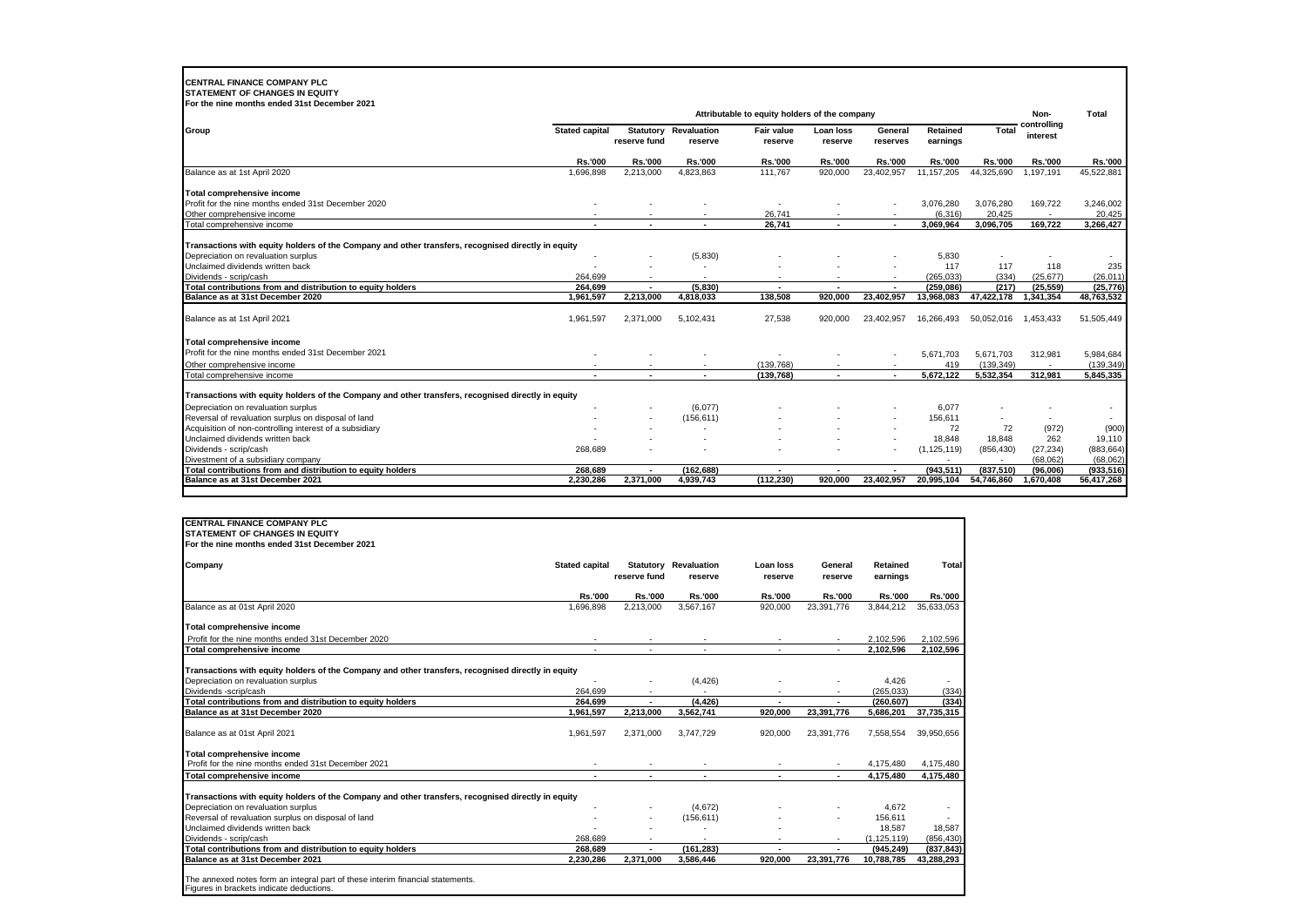# **CENTRAL FINANCE COMPANY PLC**

**STATEMENT OF CASH FLOW** 

| 2021<br><b>Unaudited</b> | 2020                                                                                                        | 2021                                                                                         | 2020                                                                                        |
|--------------------------|-------------------------------------------------------------------------------------------------------------|----------------------------------------------------------------------------------------------|---------------------------------------------------------------------------------------------|
|                          |                                                                                                             |                                                                                              |                                                                                             |
|                          | Unaudited                                                                                                   | <b>Unaudited</b>                                                                             | Unaudited                                                                                   |
| <b>Rs.'000</b>           | Rs.'000                                                                                                     | <b>Rs.'000</b>                                                                               | Rs.'000                                                                                     |
|                          |                                                                                                             |                                                                                              |                                                                                             |
| 9,310,673                | 9,709,393                                                                                                   | 9,286,547                                                                                    | 9,634,628                                                                                   |
| (1,539,509)              | (2,809,407)                                                                                                 | (1, 555, 988)                                                                                | (2,831,103)                                                                                 |
| 541,542                  | 101,565                                                                                                     | 541,542                                                                                      | 101,565                                                                                     |
| 6,647,122                | 5,933,577                                                                                                   | 1,363,440                                                                                    | 912,798                                                                                     |
| (7,005,524)              | (6, 152, 167)                                                                                               | (2,605,469)                                                                                  | (1,938,513)                                                                                 |
| 7,954,304                | 6,782,961                                                                                                   | 7,030,072                                                                                    | 5,879,375                                                                                   |
|                          |                                                                                                             |                                                                                              |                                                                                             |
| (3, 107, 019)            | (6,390,304)                                                                                                 | (3, 107, 019)                                                                                | (6,390,304)                                                                                 |
| (20,044,691)             | (13,672,143)                                                                                                | (20,049,499)                                                                                 | (13,687,885)                                                                                |
| 25,945,140               | 23,601,008                                                                                                  | 25,945,411                                                                                   | 23,595,465                                                                                  |
| (713, 467)               | (308, 784)                                                                                                  | (663, 213)                                                                                   | (226, 767)                                                                                  |
|                          |                                                                                                             |                                                                                              |                                                                                             |
| (3,763,554)              | (310, 891)                                                                                                  | (3,895,876)                                                                                  | (480, 054)                                                                                  |
| 6,270,713                | 9,701,847                                                                                                   | 5,259,876                                                                                    | 8,689,830                                                                                   |
| (907, 673)               | (605, 336)                                                                                                  | (907, 673)                                                                                   | (605, 336)                                                                                  |
| 5,363,040                | 9,096,511                                                                                                   | 4,352,203                                                                                    | 8,084,494                                                                                   |
| (1,481,889)              | (1,307,670)                                                                                                 | (1,310,708)                                                                                  | (1,202,149)                                                                                 |
| 3,881,151                | 7,788,841                                                                                                   | 3,041,495                                                                                    | 6,882,345                                                                                   |
|                          |                                                                                                             |                                                                                              |                                                                                             |
|                          |                                                                                                             | 43,642                                                                                       | 52,888                                                                                      |
| 31,247                   | 139,587                                                                                                     |                                                                                              | 74,167                                                                                      |
| 41,540                   | 22,387                                                                                                      | 33,974                                                                                       | 22,385                                                                                      |
| 270,776                  | $\overline{\phantom{a}}$                                                                                    | 186,353                                                                                      | $\blacksquare$                                                                              |
| 46,509                   |                                                                                                             | 30,828                                                                                       |                                                                                             |
| (900)                    |                                                                                                             |                                                                                              |                                                                                             |
| (2, 148, 770)            | (993, 256)                                                                                                  |                                                                                              |                                                                                             |
| 1,700,713                | 199,353                                                                                                     |                                                                                              |                                                                                             |
| (557, 044)               | (486, 176)                                                                                                  | (486, 663)                                                                                   | (455, 033)                                                                                  |
| 40,556                   | 73,412                                                                                                      | 36,733                                                                                       | 73,381                                                                                      |
|                          | (1,044,693)                                                                                                 |                                                                                              | (232, 212)                                                                                  |
|                          |                                                                                                             |                                                                                              |                                                                                             |
| 1,843,962                | 2,082,660                                                                                                   |                                                                                              | 950,000                                                                                     |
|                          |                                                                                                             |                                                                                              | (5, 180, 825)                                                                               |
|                          |                                                                                                             |                                                                                              | (90, 989)                                                                                   |
|                          |                                                                                                             |                                                                                              | (1,727)                                                                                     |
|                          |                                                                                                             |                                                                                              |                                                                                             |
|                          |                                                                                                             |                                                                                              |                                                                                             |
|                          |                                                                                                             |                                                                                              | (4,323,541)                                                                                 |
| 1,164,509                | 2,268,454                                                                                                   | 882,341                                                                                      | 2,326,592                                                                                   |
|                          |                                                                                                             |                                                                                              | (553, 787)                                                                                  |
|                          |                                                                                                             |                                                                                              | 1,772,805                                                                                   |
| 1,014,151                | 2,051,992                                                                                                   | 670,832                                                                                      | 2,007,728                                                                                   |
| (316, 810)               | (252, 290)                                                                                                  | (302, 744)                                                                                   | (235, 965)                                                                                  |
| 192                      | 1,059                                                                                                       | 184                                                                                          | 1,042                                                                                       |
| 697,533                  | 1,800,761                                                                                                   | 368,272                                                                                      | 1,772,805                                                                                   |
|                          | (575, 373)<br>(2,978,283)<br>(124, 344)<br>(856, 430)<br>(26, 174)<br>(2, 141, 269)<br>(466,976)<br>697,533 | (6,464,501)<br>(67, 465)<br>(1,727)<br>(24, 661)<br>(4, 475, 694)<br>(467, 693)<br>1,800,761 | (155, 133)<br>(988, 894)<br>(158, 697)<br>(856, 430)<br>(2,004,021)<br>(514,069)<br>368,272 |

The annexed notes form an integral part of these interim financial statements.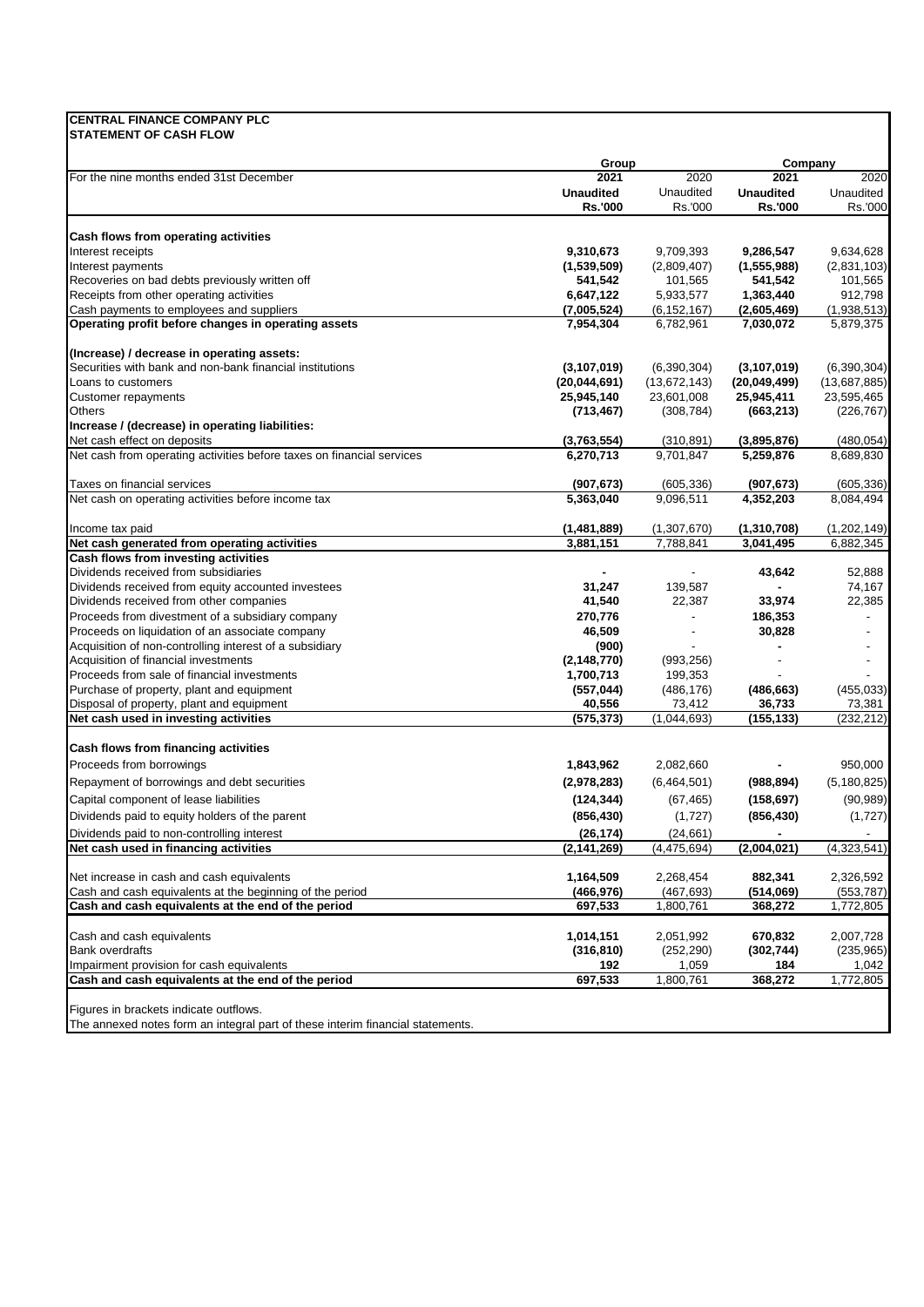## **CENTRAL FINANCE COMPANY PLC NOTES TO THE INTERIM FINANCIAL STATEMENTS**

1 The interim financial statements of the Company and the Group have been prepared in accordance with the accounting policies set out in the Annual Report for the year ended 31st March 2021 and provide the information as required by the Colombo Stock Exchange and LKAS 34-Interim Financial Reporting.

2 The presentation and classification of the previous periods have been amended where relevant for better presentation and to be comparable with those of the current period.

3 Stated capital is represented by number of shares in issue as given below:

|                |                                                               | As at            |               | As at             |       |
|----------------|---------------------------------------------------------------|------------------|---------------|-------------------|-------|
|                |                                                               | 31.12.2021       |               | 30.09.2021        |       |
|                | Ordinary shares                                               | 227,354,462      |               | 227,354,462       |       |
| $\overline{4}$ | Market price per share                                        |                  |               |                   |       |
|                |                                                               | Quarter ended    |               | Quarter ended     |       |
|                |                                                               | 31.12.2021       |               | 30.09.2021        |       |
|                |                                                               | Rs.              |               | Rs.               |       |
|                | Highest                                                       | 102.50           |               | 94.80             |       |
|                | Lowest                                                        | 80.00            |               | 80.00             |       |
|                | Last traded                                                   | 93.00            |               | 80.60             |       |
| 5              | Number of shares held by individual Directors are as follows: | As at            |               | As at             |       |
|                |                                                               | 31.12.2021       |               | 30.09.2021        |       |
|                | E.H. Wijenaike                                                | 35,039,742       |               | 35,039,742        |       |
|                | A.K. Gunaratne                                                | 1,810,661        |               | 1,810,661         |       |
|                | D.P. de Silva                                                 | 225,117          |               | 225,117           |       |
|                | A.D.B. Talwatte                                               | Nil              |               | Nil               |       |
|                | Dr. (Mrs.) A.D.N. de Zoysa                                    | <b>Nil</b>       |               | Nil               |       |
|                | A.R. Fernando                                                 | <b>Nil</b>       |               | Nil               |       |
|                | C.K. Hettiarachchi                                            | 134,399          |               | 134,399           |       |
|                | K.B. Herath                                                   | Nil              |               | Nil               |       |
|                | M.H.de Silva                                                  | <b>Nil</b>       |               | Nil               |       |
|                | C.S.Hettiarachchi                                             | 27,093           |               | 27,093            |       |
| 6              | Twenty largest shareholders of the Company are as follows:    | As at 31.12.2021 |               | *As at 30.09.2021 |       |
|                |                                                               |                  |               |                   |       |
|                |                                                               | Number of        | $\frac{9}{6}$ | Number of         | %     |
|                |                                                               | shares           |               | shares            |       |
|                | 1 Corporate Services (Pvt) Ltd. A/C No.01                     | 36,625,096       | 16.11         | 36,625,096        | 16.11 |
|                | 2 E.H. Wijenaike                                              | 35,039,742       | 15.41         | 35,039,742        | 15.41 |
|                | 3 Employees Provident Fund                                    | 24,419,181       | 10.74         | 24,419,181        | 10.74 |
|                | 4 Thurston Investments Limited                                | 13,239,955       | 5.82          | 13,239,955        | 5.82  |
|                | 5 Hallsville Trading Group INC                                | 12,283,136       | 5.40          | 12,283,136        | 5.40  |
|                | 6 Ceylon Investment PLC A/C No.02                             | 8,804,536        | 3.87          | 8,804,536         | 3.87  |
|                | 7 A.J. Wijenaike                                              | 7,091,476        | 3.12          | 7,091,476         | 3.12  |
|                | 8 Ceylon Guardian Investment Trust PLC A/C No.02              | 6,070,801        | 2.67          | 6,070,801         | 2.67  |
|                | 9 Rubber Investment Trust Limited. A/C No.01                  | 5,254,314        | 2.31          | 6,154,314         | 2.71  |
|                | 10 E.W. Balasuriya & Co. (Pvt) Ltd.                           | 4,757,992        | 2.09          | 4,757,992         | 2.09  |
|                | 11 N.W. Wijegoonawardene                                      | 4,687,434        | 2.06          | 4,687,434         | 2.06  |
|                | 12 C.R. Dunuwille                                             | 2,923,384        | 1.29          | 2,923,384         | 1.29  |
|                | 13 N.M. Gunawardana                                           | 2,818,820        | 1.24          | 2,818,820         | 1.24  |
|                | 14 P.R. Munasinha                                             | 2,659,783        | 1.17          | 2,659,783         | 1.17  |
|                | 15 Sri Lanka Insurance Corporation Ltd. - Life Fund.          | 2,007,199        | 0.88          | 2,007,199         | 0.88  |
|                | 16 Employees Trust Fund Board                                 | 1,857,061        | 0.82          | 1,825,519         | 0.80  |
|                | 17 S.K. Wedande                                               | 1,847,633        | 0.81          | 1,847,633         | 0.81  |
|                | 18 A.K. Gunaratne                                             | 1,810,661        | 0.80          | 1,810,661         | 0.80  |
|                | 19 P.M. Wijenaike                                             | 1,683,206        | 0.74          | 1,683,206         | 0.74  |
|                | 20 N.M. Wahab                                                 | 1,626,448        | 0.72          | 1,626,448         | 0.72  |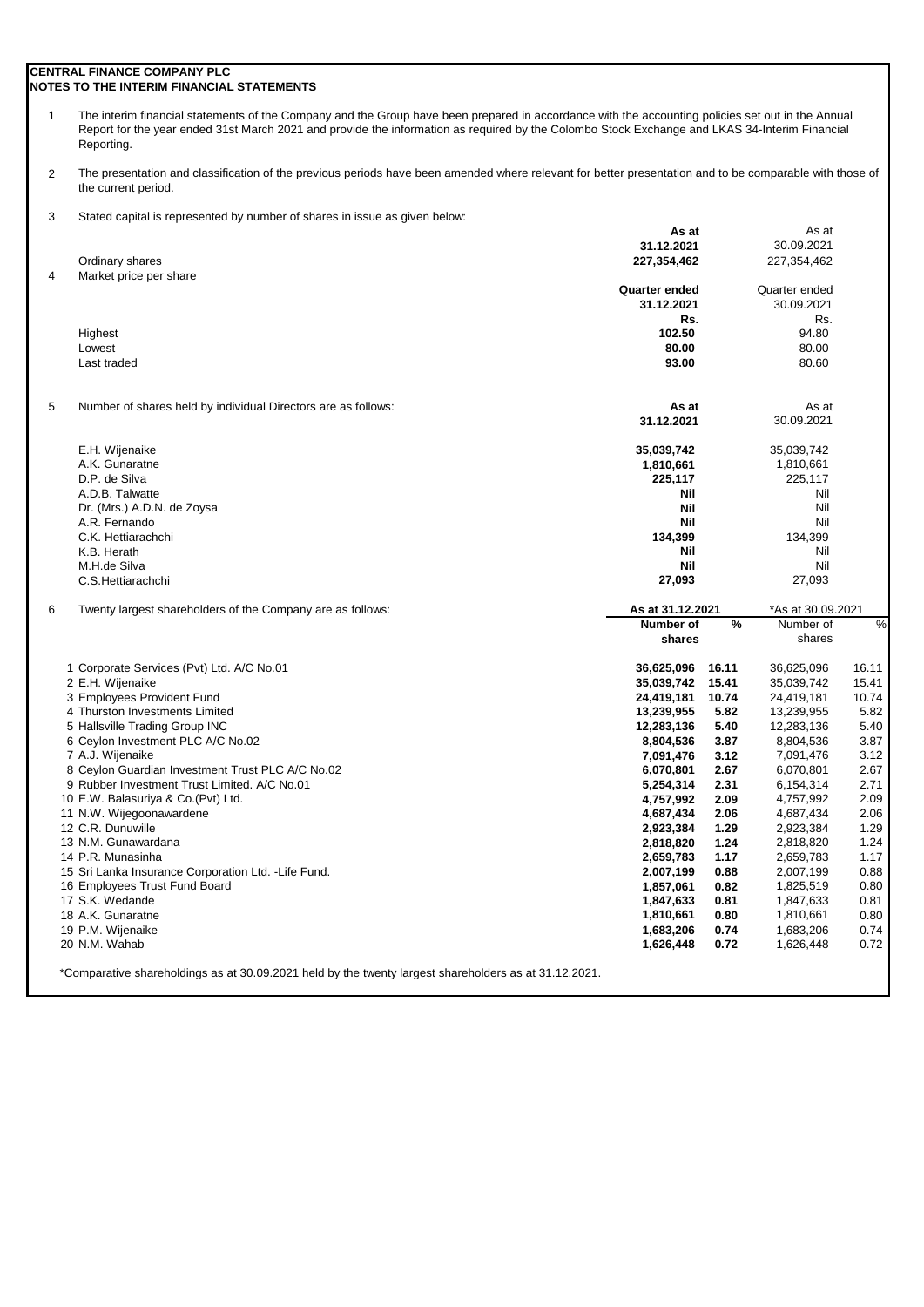# **CENTRAL FINANCE COMPANY PLC**

# **NOTES TO THE INTERIM FINANCIAL STATEMENTS**

## 7 **Public holding**

The company qualifies under option one of the minimum public holding requirement in terms of section 7.13.1 of the Listing Rules of the Colombo Stock Exchange and relevant information is given below.

## **As at 31.12.2021**

| Float adjusted market capitalization |                  | Public holding percentage (%) |           | Number of public shareholders        |                               |
|--------------------------------------|------------------|-------------------------------|-----------|--------------------------------------|-------------------------------|
| <b>Minimum requirement</b>           | Available amount | Minimum requirement           | Available | <b>Minimum</b><br><b>requirement</b> | Available                     |
| <b>Rs.10 Bn</b>                      | Rs.13.44 Bn      | No minimum %<br>requirement   | 63.59%    | 500                                  | 4,003                         |
| As at 30.09.2021                     |                  |                               |           |                                      |                               |
| Float adjusted market capitalization |                  | Public holding percentage (%) |           |                                      | Number of public shareholders |
| <b>Minimum requirement</b>           | Available amount | Minimum requirement           | Available | <b>Minimum</b><br>requirement        | Available                     |
| <b>Rs.10 Bn</b>                      | Rs.11.65 Bn      | No minimum %                  | 63.59%    | 500                                  | 3,856                         |

requirement

# Rs.10 Bn No minimum %

# 8 **Tax assessments**

**Company and the group**

The tax assessments are as reported in the annual report for the year ended 31st March 2021,other than one settlement reached during the period ended 31.12.2021.

9 Interest expenses of the group other than the parent are categorised under premises, equipment, establishment and other expenses.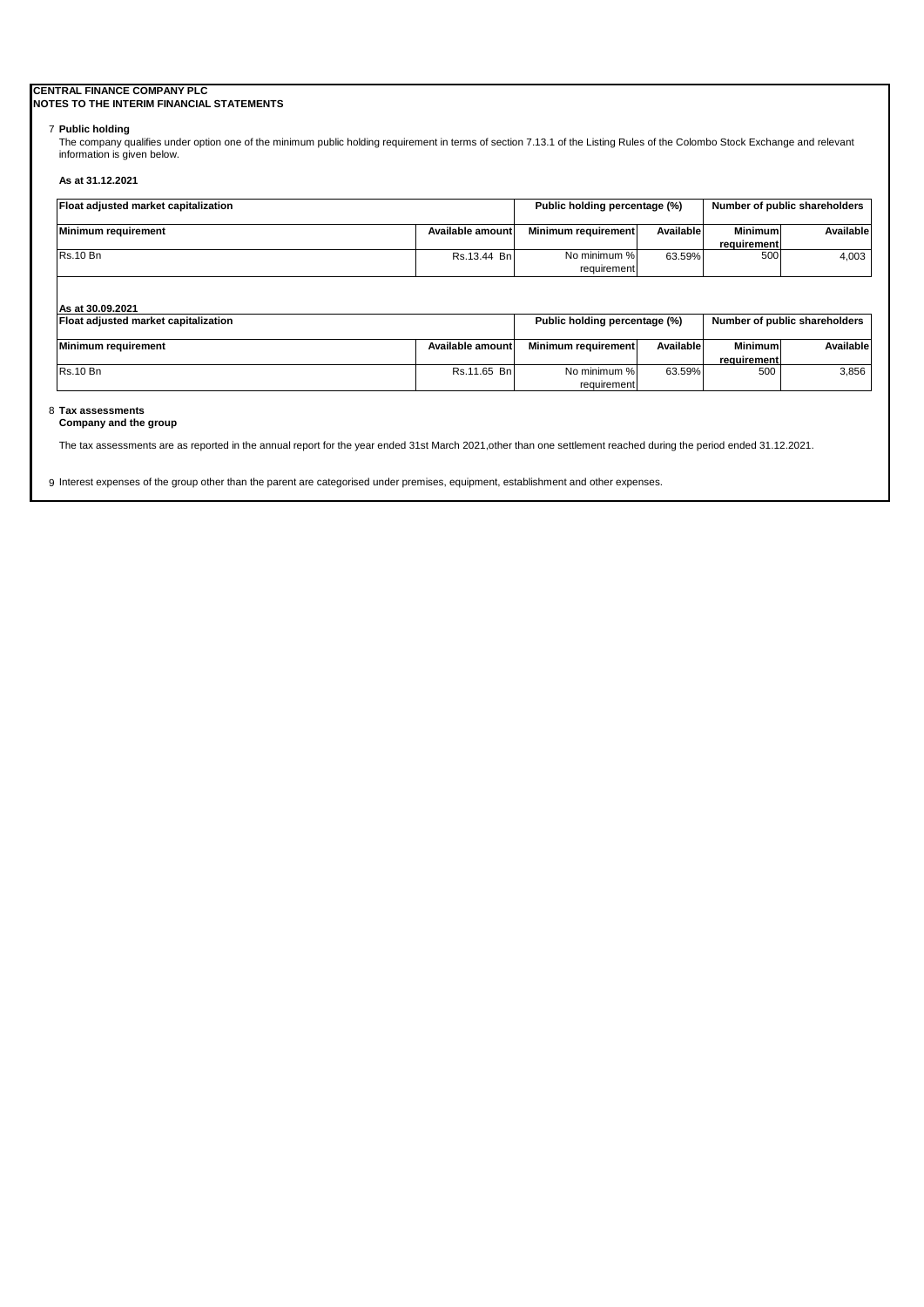| 10 Classification of financial assets and liabilities - Group                                                                                                                                                                                                                                                                                                                                                                                                                                                                                                                                                                                                                                                  |                         |                |                         |                      |                         |
|----------------------------------------------------------------------------------------------------------------------------------------------------------------------------------------------------------------------------------------------------------------------------------------------------------------------------------------------------------------------------------------------------------------------------------------------------------------------------------------------------------------------------------------------------------------------------------------------------------------------------------------------------------------------------------------------------------------|-------------------------|----------------|-------------------------|----------------------|-------------------------|
| The following table analyses the carrying amounts of the financial instruments by category as defined in Sri Lanka Accounting Standard - SLFRS 9 Financial Instruments.                                                                                                                                                                                                                                                                                                                                                                                                                                                                                                                                        |                         |                |                         |                      |                         |
|                                                                                                                                                                                                                                                                                                                                                                                                                                                                                                                                                                                                                                                                                                                |                         |                |                         |                      |                         |
|                                                                                                                                                                                                                                                                                                                                                                                                                                                                                                                                                                                                                                                                                                                |                         |                |                         |                      |                         |
| Financial assets and financial liabilities measured at fair value - fair value hierarchy                                                                                                                                                                                                                                                                                                                                                                                                                                                                                                                                                                                                                       |                         |                |                         |                      |                         |
| Fair value through profit or loss financial assets - Group                                                                                                                                                                                                                                                                                                                                                                                                                                                                                                                                                                                                                                                     |                         |                |                         |                      |                         |
| 31.12.2021                                                                                                                                                                                                                                                                                                                                                                                                                                                                                                                                                                                                                                                                                                     | Level 1                 | Level 02       | Level 03                | Total                |                         |
|                                                                                                                                                                                                                                                                                                                                                                                                                                                                                                                                                                                                                                                                                                                |                         |                |                         |                      |                         |
|                                                                                                                                                                                                                                                                                                                                                                                                                                                                                                                                                                                                                                                                                                                | Rs.'000                 | Rs.'000        | Rs.'000                 | Rs.'000              |                         |
| Investments in quoted securities<br>Unquoted equities                                                                                                                                                                                                                                                                                                                                                                                                                                                                                                                                                                                                                                                          | 683,571<br>$\sim$       | $\blacksquare$ | 102,274                 | 683,571<br>102,274   |                         |
| Investments in units                                                                                                                                                                                                                                                                                                                                                                                                                                                                                                                                                                                                                                                                                           |                         |                |                         |                      |                         |
|                                                                                                                                                                                                                                                                                                                                                                                                                                                                                                                                                                                                                                                                                                                |                         | 6,642,343      |                         | 6,642,343            |                         |
|                                                                                                                                                                                                                                                                                                                                                                                                                                                                                                                                                                                                                                                                                                                | 683,571                 | 6,642,343      | 102,274                 | 7,428,188            |                         |
|                                                                                                                                                                                                                                                                                                                                                                                                                                                                                                                                                                                                                                                                                                                |                         |                |                         |                      |                         |
| Fair value through profit or loss financial assets - Group                                                                                                                                                                                                                                                                                                                                                                                                                                                                                                                                                                                                                                                     |                         |                |                         |                      |                         |
| 31.03.2021                                                                                                                                                                                                                                                                                                                                                                                                                                                                                                                                                                                                                                                                                                     | Level 1                 | Level 02       | Level 03                | <b>Total</b>         |                         |
|                                                                                                                                                                                                                                                                                                                                                                                                                                                                                                                                                                                                                                                                                                                | <b>Rs.'000</b>          | <b>Rs.'000</b> | Rs.'000                 | Rs.'000              |                         |
| Investments in quoted securities                                                                                                                                                                                                                                                                                                                                                                                                                                                                                                                                                                                                                                                                               | 796,185                 |                | ÷,                      | 796,185              |                         |
| Unquoted equities                                                                                                                                                                                                                                                                                                                                                                                                                                                                                                                                                                                                                                                                                              |                         |                | 104,335                 | 104,335              |                         |
| Investments in units                                                                                                                                                                                                                                                                                                                                                                                                                                                                                                                                                                                                                                                                                           | $\blacksquare$          | 14,769,373     | $\blacksquare$          | 14,769,373           |                         |
|                                                                                                                                                                                                                                                                                                                                                                                                                                                                                                                                                                                                                                                                                                                | 796,185                 | 14,769,373     | 104,335                 | 15,669,893           |                         |
|                                                                                                                                                                                                                                                                                                                                                                                                                                                                                                                                                                                                                                                                                                                |                         |                |                         |                      |                         |
|                                                                                                                                                                                                                                                                                                                                                                                                                                                                                                                                                                                                                                                                                                                |                         |                |                         |                      |                         |
| Fair value through profit or loss financial assets - Company                                                                                                                                                                                                                                                                                                                                                                                                                                                                                                                                                                                                                                                   |                         |                |                         |                      |                         |
| 31.12.2021                                                                                                                                                                                                                                                                                                                                                                                                                                                                                                                                                                                                                                                                                                     | Level 1                 | Level 02       | Level 03                | <b>Total</b>         |                         |
|                                                                                                                                                                                                                                                                                                                                                                                                                                                                                                                                                                                                                                                                                                                | Rs.'000                 | Rs.'000        | <b>Rs.'000</b>          | Rs.'000              |                         |
| Investments in quoted securities                                                                                                                                                                                                                                                                                                                                                                                                                                                                                                                                                                                                                                                                               | 306.002                 |                |                         | 306,002              |                         |
| Unquoted equities                                                                                                                                                                                                                                                                                                                                                                                                                                                                                                                                                                                                                                                                                              |                         | ٠              | 100,276                 | 100,276              |                         |
| Investments in units                                                                                                                                                                                                                                                                                                                                                                                                                                                                                                                                                                                                                                                                                           |                         | 6,078,795      | $\blacksquare$          | 6,078,795            |                         |
|                                                                                                                                                                                                                                                                                                                                                                                                                                                                                                                                                                                                                                                                                                                | 306,002                 | 6,078,795      | 100,276                 | 6,485,073            |                         |
|                                                                                                                                                                                                                                                                                                                                                                                                                                                                                                                                                                                                                                                                                                                |                         |                |                         |                      |                         |
|                                                                                                                                                                                                                                                                                                                                                                                                                                                                                                                                                                                                                                                                                                                |                         |                |                         |                      |                         |
| Fair value through profit or loss financial assets - Company                                                                                                                                                                                                                                                                                                                                                                                                                                                                                                                                                                                                                                                   |                         |                |                         |                      |                         |
| 31.03.2021                                                                                                                                                                                                                                                                                                                                                                                                                                                                                                                                                                                                                                                                                                     | Level 1                 | Level 02       | Level 03                | Total                |                         |
|                                                                                                                                                                                                                                                                                                                                                                                                                                                                                                                                                                                                                                                                                                                | <b>Rs.'000</b>          | <b>Rs.'000</b> | <b>Rs.'000</b>          | Rs.'000              |                         |
| Investments in quoted securities                                                                                                                                                                                                                                                                                                                                                                                                                                                                                                                                                                                                                                                                               | 582,478                 | $\blacksquare$ |                         | 582,478              |                         |
| Unquoted equities                                                                                                                                                                                                                                                                                                                                                                                                                                                                                                                                                                                                                                                                                              |                         |                | 102,337                 | 102,337              |                         |
| Investments in units                                                                                                                                                                                                                                                                                                                                                                                                                                                                                                                                                                                                                                                                                           | $\sim$                  | 13,615,166     | $\mathbf{r}$            | 13,615,166           |                         |
|                                                                                                                                                                                                                                                                                                                                                                                                                                                                                                                                                                                                                                                                                                                | 582,478                 | 13,615,166     | 102,337                 | 14,299,981           |                         |
| The following table shows a reconciliation from the beginning balance to the ending balance for fair value measurement in level 3 of the fair value hierarchy.                                                                                                                                                                                                                                                                                                                                                                                                                                                                                                                                                 | Group                   |                | Company                 |                      |                         |
|                                                                                                                                                                                                                                                                                                                                                                                                                                                                                                                                                                                                                                                                                                                | 31.12.2021              | 31.03.2021     | 31.12.2021              | 31.03.2021           |                         |
| Balance at the beginning of the year                                                                                                                                                                                                                                                                                                                                                                                                                                                                                                                                                                                                                                                                           | Rs.'000                 | Rs.'000        | Rs.'000                 | Rs.'000              |                         |
|                                                                                                                                                                                                                                                                                                                                                                                                                                                                                                                                                                                                                                                                                                                | 104,335                 | 100,567        | 102,337                 | 98,762               |                         |
| Changes in fair value during the period                                                                                                                                                                                                                                                                                                                                                                                                                                                                                                                                                                                                                                                                        | (2,061)                 | 3,768          | (2,061)                 | 3,575                |                         |
|                                                                                                                                                                                                                                                                                                                                                                                                                                                                                                                                                                                                                                                                                                                | 102,274                 | 104,335        | 100,276                 | 102,337              |                         |
| Level 01 valuations are based on market prices published by the Colombo Stock Exchange for shares quoted on the Colombo Stock Exchange and level 2 valuations for units are based<br>on the prices published by fund managers for respective funds.<br>Level 03 valuations have been determined using valuation techniques which approximate the fair value.<br>Financial instruments measured at amortised cost presented above where the fair value has not been disclosed separately, are approximately representing the fair value of such<br>investments.<br>There have been no transfers among levels 01, 02 and 03.<br>Fair value of financial assets and liabilities not measured at fair value -Group |                         |                |                         |                      |                         |
| As at 31.12.2021                                                                                                                                                                                                                                                                                                                                                                                                                                                                                                                                                                                                                                                                                               |                         |                |                         |                      |                         |
|                                                                                                                                                                                                                                                                                                                                                                                                                                                                                                                                                                                                                                                                                                                | <b>Amortised</b>        |                | Fair value              |                      |                         |
|                                                                                                                                                                                                                                                                                                                                                                                                                                                                                                                                                                                                                                                                                                                | cost                    |                |                         |                      | <b>Total</b>            |
|                                                                                                                                                                                                                                                                                                                                                                                                                                                                                                                                                                                                                                                                                                                |                         | Level 1        | Level 2                 | Level 3              |                         |
| <b>Description</b>                                                                                                                                                                                                                                                                                                                                                                                                                                                                                                                                                                                                                                                                                             | <b>Rs.'000</b>          | Rs.'000        | Rs.'000                 | Rs.'000              | <b>Rs.'000</b>          |
| Cash and cash equivalents<br>Securities bought under repurchase agreements                                                                                                                                                                                                                                                                                                                                                                                                                                                                                                                                                                                                                                     | 1,014,151<br>5,193,482  |                | 1,014,151<br>5,189,191  |                      | 1,014,151<br>5,189,191  |
| Financial assets at amortised cost- Debt and other financial instruments                                                                                                                                                                                                                                                                                                                                                                                                                                                                                                                                                                                                                                       | 16,041,906              |                | 15,974,766              |                      | 15,974,766              |
| Financial assets at amortised cost-Loans and receivables from customers                                                                                                                                                                                                                                                                                                                                                                                                                                                                                                                                                                                                                                        | 4,215,538               |                | 4,217,470               |                      | 4,217,470               |
| Financial assets at amortised cost- Net investment in leases and hire purchase<br>Trade receivables                                                                                                                                                                                                                                                                                                                                                                                                                                                                                                                                                                                                            | 55,387,909<br>1,261,772 |                | 55,387,909<br>1,261,772 | $\ddot{\phantom{1}}$ | 55,387,909<br>1,261,772 |
| Other financial assets                                                                                                                                                                                                                                                                                                                                                                                                                                                                                                                                                                                                                                                                                         | 57,532                  |                | 57,532                  |                      | 57,532                  |
| <b>Total financial assets</b>                                                                                                                                                                                                                                                                                                                                                                                                                                                                                                                                                                                                                                                                                  | 83,172,290              | ÷.             | 83,102,791              | $\sim$               | 83,102,791              |
| Bank overdrafts                                                                                                                                                                                                                                                                                                                                                                                                                                                                                                                                                                                                                                                                                                | 316,810                 |                | 316,810                 |                      | 316,810                 |
| Financial liabilities at amortised cost -Deposits                                                                                                                                                                                                                                                                                                                                                                                                                                                                                                                                                                                                                                                              | 49,111,291              |                | 49,037,390              |                      | 49,037,390              |
| Financial liabilities at amortised cost -Interest bearing borrowings                                                                                                                                                                                                                                                                                                                                                                                                                                                                                                                                                                                                                                           | 537,963                 |                | 538,733                 |                      | 538,733                 |
| Lease liabilities                                                                                                                                                                                                                                                                                                                                                                                                                                                                                                                                                                                                                                                                                              | 358,539                 |                | 217,998                 |                      | 217,998                 |
|                                                                                                                                                                                                                                                                                                                                                                                                                                                                                                                                                                                                                                                                                                                |                         |                |                         |                      |                         |
| Other financial liabilities<br><b>Total financial liabilities</b>                                                                                                                                                                                                                                                                                                                                                                                                                                                                                                                                                                                                                                              | 1,664,585<br>51,989,188 | $\sim$         | 1,664,585<br>51,775,516 | $\sim$               | 1,664,585<br>51,775,516 |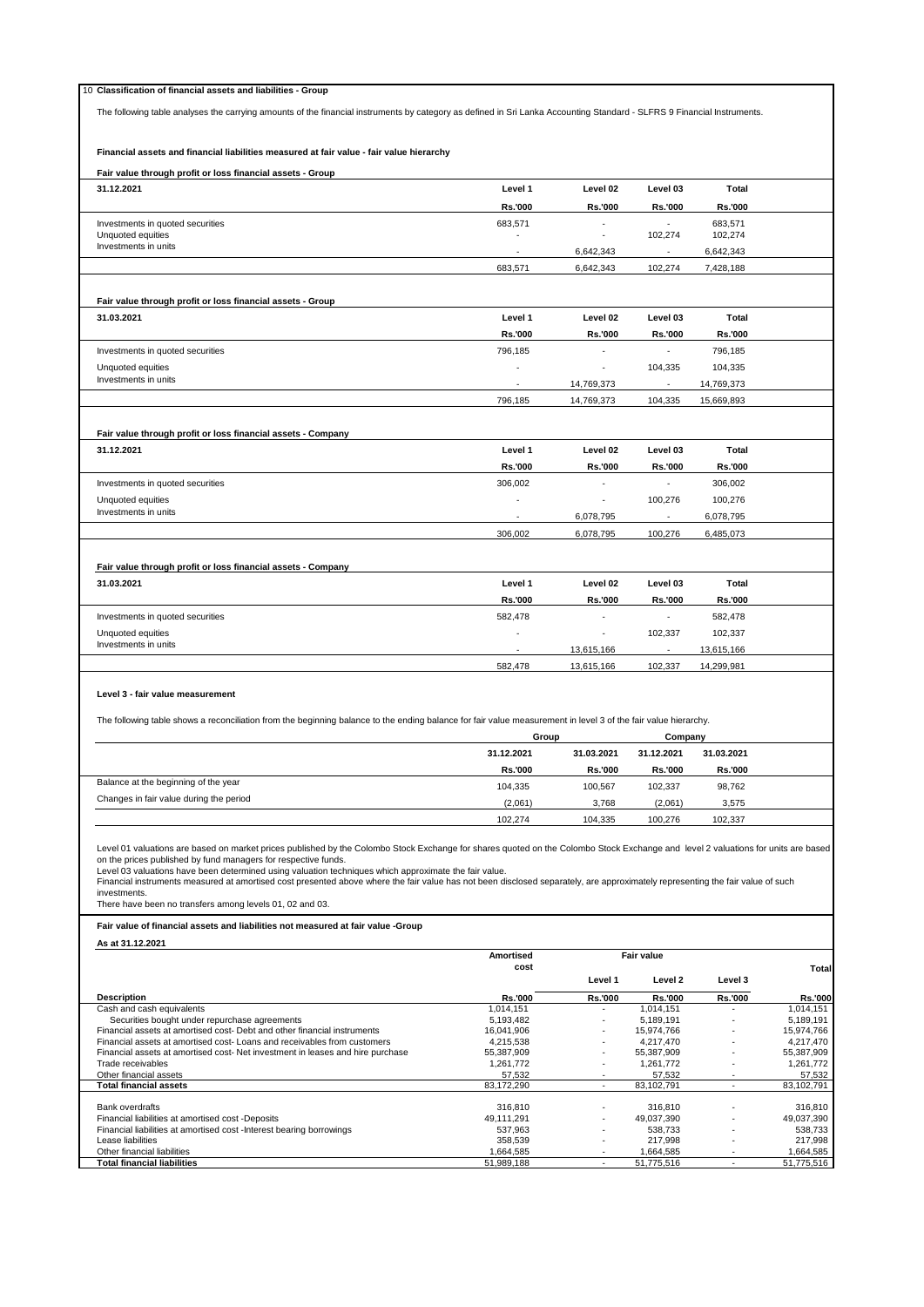|                                                                                                                                                                                                                                                                                                                                                                                                                                                                                                                                                                                                                                                                                                                                                                                                                                                                                                                                                                                                                                                                                                                                                                                                                                                                                                                                                                                                                                            | <b>Amortised</b>        |                                                           | Fair value                                 |                          |                                                |
|--------------------------------------------------------------------------------------------------------------------------------------------------------------------------------------------------------------------------------------------------------------------------------------------------------------------------------------------------------------------------------------------------------------------------------------------------------------------------------------------------------------------------------------------------------------------------------------------------------------------------------------------------------------------------------------------------------------------------------------------------------------------------------------------------------------------------------------------------------------------------------------------------------------------------------------------------------------------------------------------------------------------------------------------------------------------------------------------------------------------------------------------------------------------------------------------------------------------------------------------------------------------------------------------------------------------------------------------------------------------------------------------------------------------------------------------|-------------------------|-----------------------------------------------------------|--------------------------------------------|--------------------------|------------------------------------------------|
|                                                                                                                                                                                                                                                                                                                                                                                                                                                                                                                                                                                                                                                                                                                                                                                                                                                                                                                                                                                                                                                                                                                                                                                                                                                                                                                                                                                                                                            | cost                    | Level 1                                                   | Level 2                                    | Level 3                  | Total                                          |
| <b>Description</b>                                                                                                                                                                                                                                                                                                                                                                                                                                                                                                                                                                                                                                                                                                                                                                                                                                                                                                                                                                                                                                                                                                                                                                                                                                                                                                                                                                                                                         | Rs.'000                 | Rs.'000                                                   | Rs.'000                                    | Rs.'000                  | <b>Rs.'000</b>                                 |
| Cash and cash equivalents                                                                                                                                                                                                                                                                                                                                                                                                                                                                                                                                                                                                                                                                                                                                                                                                                                                                                                                                                                                                                                                                                                                                                                                                                                                                                                                                                                                                                  | 988,137                 |                                                           | 988,137                                    |                          | 988,137                                        |
| Securities bought under repurchase agreements                                                                                                                                                                                                                                                                                                                                                                                                                                                                                                                                                                                                                                                                                                                                                                                                                                                                                                                                                                                                                                                                                                                                                                                                                                                                                                                                                                                              | 4,378,520               |                                                           | 4,378,520                                  |                          | 4,378,520                                      |
| Financial assets at amortised cost- Debt and other financial instruments<br>Financial assets at amortised cost-Loans and receivables from customers                                                                                                                                                                                                                                                                                                                                                                                                                                                                                                                                                                                                                                                                                                                                                                                                                                                                                                                                                                                                                                                                                                                                                                                                                                                                                        | 4,473,794<br>3,405,974  |                                                           | 4,483,162<br>3,499,567                     |                          | 4,483,162<br>3.499.567                         |
| Financial assets at amortised cost-Net investment in leases and hire purchase                                                                                                                                                                                                                                                                                                                                                                                                                                                                                                                                                                                                                                                                                                                                                                                                                                                                                                                                                                                                                                                                                                                                                                                                                                                                                                                                                              | 61,108,561              |                                                           | 61,108,561                                 |                          | 61,108,561                                     |
| Trade receivables                                                                                                                                                                                                                                                                                                                                                                                                                                                                                                                                                                                                                                                                                                                                                                                                                                                                                                                                                                                                                                                                                                                                                                                                                                                                                                                                                                                                                          | 1,077,716               |                                                           | 1,077,716                                  |                          | 1,077,716                                      |
| Other financial assets                                                                                                                                                                                                                                                                                                                                                                                                                                                                                                                                                                                                                                                                                                                                                                                                                                                                                                                                                                                                                                                                                                                                                                                                                                                                                                                                                                                                                     | 123,687                 |                                                           | 123,687                                    |                          | 123,687                                        |
| <b>Total financial assets</b>                                                                                                                                                                                                                                                                                                                                                                                                                                                                                                                                                                                                                                                                                                                                                                                                                                                                                                                                                                                                                                                                                                                                                                                                                                                                                                                                                                                                              | 75,556,389              | ÷.                                                        | 75,659,350                                 | $\sim$                   | 75,659,350                                     |
| Bank overdrafts                                                                                                                                                                                                                                                                                                                                                                                                                                                                                                                                                                                                                                                                                                                                                                                                                                                                                                                                                                                                                                                                                                                                                                                                                                                                                                                                                                                                                            | 1,455,291               |                                                           | 1,455,291                                  |                          | 1,455,291                                      |
| Financial liabilities at amortised cost -Deposits                                                                                                                                                                                                                                                                                                                                                                                                                                                                                                                                                                                                                                                                                                                                                                                                                                                                                                                                                                                                                                                                                                                                                                                                                                                                                                                                                                                          | 52,152,495              |                                                           | 53,468,666                                 |                          | 53,468,666                                     |
| Financial liabilities at amortised cost -Interest bearing borrowings                                                                                                                                                                                                                                                                                                                                                                                                                                                                                                                                                                                                                                                                                                                                                                                                                                                                                                                                                                                                                                                                                                                                                                                                                                                                                                                                                                       | 1,673,965               |                                                           | 1,675,608                                  |                          | 1,675,608                                      |
| Lease liabilities                                                                                                                                                                                                                                                                                                                                                                                                                                                                                                                                                                                                                                                                                                                                                                                                                                                                                                                                                                                                                                                                                                                                                                                                                                                                                                                                                                                                                          | 390,449                 |                                                           | 271,389                                    |                          | 271,389                                        |
| Other financial liabilities                                                                                                                                                                                                                                                                                                                                                                                                                                                                                                                                                                                                                                                                                                                                                                                                                                                                                                                                                                                                                                                                                                                                                                                                                                                                                                                                                                                                                | 1,034,105               |                                                           | 1,034,105                                  |                          | 1,034,105                                      |
| <b>Total financial liabilities</b>                                                                                                                                                                                                                                                                                                                                                                                                                                                                                                                                                                                                                                                                                                                                                                                                                                                                                                                                                                                                                                                                                                                                                                                                                                                                                                                                                                                                         | 56,706,305              |                                                           | 57,905,059                                 |                          | 57,905,059                                     |
| Analysis of financial assets and liabilities by measurement basis - Company                                                                                                                                                                                                                                                                                                                                                                                                                                                                                                                                                                                                                                                                                                                                                                                                                                                                                                                                                                                                                                                                                                                                                                                                                                                                                                                                                                |                         |                                                           |                                            |                          |                                                |
| As at 31.12.2021                                                                                                                                                                                                                                                                                                                                                                                                                                                                                                                                                                                                                                                                                                                                                                                                                                                                                                                                                                                                                                                                                                                                                                                                                                                                                                                                                                                                                           |                         |                                                           |                                            |                          |                                                |
|                                                                                                                                                                                                                                                                                                                                                                                                                                                                                                                                                                                                                                                                                                                                                                                                                                                                                                                                                                                                                                                                                                                                                                                                                                                                                                                                                                                                                                            | Amortised               |                                                           | Fair value                                 |                          |                                                |
|                                                                                                                                                                                                                                                                                                                                                                                                                                                                                                                                                                                                                                                                                                                                                                                                                                                                                                                                                                                                                                                                                                                                                                                                                                                                                                                                                                                                                                            | cost                    |                                                           |                                            |                          | <b>Total</b>                                   |
|                                                                                                                                                                                                                                                                                                                                                                                                                                                                                                                                                                                                                                                                                                                                                                                                                                                                                                                                                                                                                                                                                                                                                                                                                                                                                                                                                                                                                                            |                         | Level 1                                                   | Level 2                                    | Level 3                  |                                                |
| <b>Description</b>                                                                                                                                                                                                                                                                                                                                                                                                                                                                                                                                                                                                                                                                                                                                                                                                                                                                                                                                                                                                                                                                                                                                                                                                                                                                                                                                                                                                                         | <b>Rs.'000</b>          | Rs.'000                                                   | Rs.'000                                    | Rs.'000                  | <b>Rs.'000</b>                                 |
| Cash and cash equivalents                                                                                                                                                                                                                                                                                                                                                                                                                                                                                                                                                                                                                                                                                                                                                                                                                                                                                                                                                                                                                                                                                                                                                                                                                                                                                                                                                                                                                  | 670,832                 |                                                           | 670,832                                    |                          | 670,832                                        |
| Securities bought under repurchase agreements                                                                                                                                                                                                                                                                                                                                                                                                                                                                                                                                                                                                                                                                                                                                                                                                                                                                                                                                                                                                                                                                                                                                                                                                                                                                                                                                                                                              | 5,193,482               |                                                           | 5,189,191                                  |                          | 5,189,191                                      |
| Financial assets at amortised cost- Debt and other financial instruments<br>Financial assets at amortised cost-Loans and receivables from customers                                                                                                                                                                                                                                                                                                                                                                                                                                                                                                                                                                                                                                                                                                                                                                                                                                                                                                                                                                                                                                                                                                                                                                                                                                                                                        | 14,706,194<br>4,222,917 |                                                           | 14,639,054<br>4,224,849                    |                          | 14,639,054<br>4,224,849                        |
| Financial assets at amortised cost- Net investment in leases and hire purchase                                                                                                                                                                                                                                                                                                                                                                                                                                                                                                                                                                                                                                                                                                                                                                                                                                                                                                                                                                                                                                                                                                                                                                                                                                                                                                                                                             | 55,387,909              |                                                           | 55,387,909                                 |                          | 55,387,909                                     |
| Other financial assets                                                                                                                                                                                                                                                                                                                                                                                                                                                                                                                                                                                                                                                                                                                                                                                                                                                                                                                                                                                                                                                                                                                                                                                                                                                                                                                                                                                                                     | 48,508                  |                                                           | 48,508                                     |                          | 48,508                                         |
| <b>Total financial assets</b>                                                                                                                                                                                                                                                                                                                                                                                                                                                                                                                                                                                                                                                                                                                                                                                                                                                                                                                                                                                                                                                                                                                                                                                                                                                                                                                                                                                                              | 80,229,842              | $\overline{\phantom{a}}$                                  | 80,160,343                                 | $\overline{\phantom{a}}$ | 80,160,343                                     |
|                                                                                                                                                                                                                                                                                                                                                                                                                                                                                                                                                                                                                                                                                                                                                                                                                                                                                                                                                                                                                                                                                                                                                                                                                                                                                                                                                                                                                                            |                         |                                                           |                                            |                          |                                                |
| <b>Bank overdrafts</b>                                                                                                                                                                                                                                                                                                                                                                                                                                                                                                                                                                                                                                                                                                                                                                                                                                                                                                                                                                                                                                                                                                                                                                                                                                                                                                                                                                                                                     | 302,744                 |                                                           | 302,744                                    |                          | 302,744                                        |
| Financial liabilities at amortised cost -Deposits<br>Financial liabilities at amortised cost -Interest bearing borrowings                                                                                                                                                                                                                                                                                                                                                                                                                                                                                                                                                                                                                                                                                                                                                                                                                                                                                                                                                                                                                                                                                                                                                                                                                                                                                                                  | 49.412.505<br>100,757   |                                                           | 49,338,604<br>101,527                      |                          | 49,338,604<br>101,527                          |
| Lease liabilities                                                                                                                                                                                                                                                                                                                                                                                                                                                                                                                                                                                                                                                                                                                                                                                                                                                                                                                                                                                                                                                                                                                                                                                                                                                                                                                                                                                                                          | 483,878                 |                                                           | 343,337                                    |                          | 343,337                                        |
| Other financial liabilities                                                                                                                                                                                                                                                                                                                                                                                                                                                                                                                                                                                                                                                                                                                                                                                                                                                                                                                                                                                                                                                                                                                                                                                                                                                                                                                                                                                                                | 549,408                 |                                                           | 549,408                                    |                          | 549,408                                        |
| <b>Total financial liabilities</b>                                                                                                                                                                                                                                                                                                                                                                                                                                                                                                                                                                                                                                                                                                                                                                                                                                                                                                                                                                                                                                                                                                                                                                                                                                                                                                                                                                                                         | 50,849,292              | ÷.                                                        | 50,635,620                                 |                          | 50,635,620                                     |
|                                                                                                                                                                                                                                                                                                                                                                                                                                                                                                                                                                                                                                                                                                                                                                                                                                                                                                                                                                                                                                                                                                                                                                                                                                                                                                                                                                                                                                            |                         |                                                           |                                            |                          |                                                |
|                                                                                                                                                                                                                                                                                                                                                                                                                                                                                                                                                                                                                                                                                                                                                                                                                                                                                                                                                                                                                                                                                                                                                                                                                                                                                                                                                                                                                                            |                         |                                                           |                                            |                          |                                                |
| As at 31.03.2021                                                                                                                                                                                                                                                                                                                                                                                                                                                                                                                                                                                                                                                                                                                                                                                                                                                                                                                                                                                                                                                                                                                                                                                                                                                                                                                                                                                                                           | <b>Amortised</b>        |                                                           | Fair value                                 |                          |                                                |
|                                                                                                                                                                                                                                                                                                                                                                                                                                                                                                                                                                                                                                                                                                                                                                                                                                                                                                                                                                                                                                                                                                                                                                                                                                                                                                                                                                                                                                            | cost                    |                                                           |                                            |                          | <b>Total</b>                                   |
|                                                                                                                                                                                                                                                                                                                                                                                                                                                                                                                                                                                                                                                                                                                                                                                                                                                                                                                                                                                                                                                                                                                                                                                                                                                                                                                                                                                                                                            |                         | Level 1                                                   | Level 2                                    | Level 3                  |                                                |
| <b>Description</b>                                                                                                                                                                                                                                                                                                                                                                                                                                                                                                                                                                                                                                                                                                                                                                                                                                                                                                                                                                                                                                                                                                                                                                                                                                                                                                                                                                                                                         | <b>Rs.'000</b>          | Rs.'000                                                   | Rs.'000                                    | Rs.'000                  | <b>Rs.'000</b>                                 |
|                                                                                                                                                                                                                                                                                                                                                                                                                                                                                                                                                                                                                                                                                                                                                                                                                                                                                                                                                                                                                                                                                                                                                                                                                                                                                                                                                                                                                                            |                         |                                                           |                                            |                          |                                                |
| Cash and cash equivalents                                                                                                                                                                                                                                                                                                                                                                                                                                                                                                                                                                                                                                                                                                                                                                                                                                                                                                                                                                                                                                                                                                                                                                                                                                                                                                                                                                                                                  | 930,383                 |                                                           | 930,383                                    |                          |                                                |
| Securities bought under repurchase agreements<br>Financial assets at amortised cost- Debt and other financial instruments                                                                                                                                                                                                                                                                                                                                                                                                                                                                                                                                                                                                                                                                                                                                                                                                                                                                                                                                                                                                                                                                                                                                                                                                                                                                                                                  | 4,378,520<br>4,226,850  |                                                           | 4,378,520<br>4,236,218                     |                          |                                                |
| Financial assets at amortised cost-Loans and receivables from customers                                                                                                                                                                                                                                                                                                                                                                                                                                                                                                                                                                                                                                                                                                                                                                                                                                                                                                                                                                                                                                                                                                                                                                                                                                                                                                                                                                    | 3,413,453               |                                                           | 3,507,046                                  |                          | 930,383<br>4,378,520<br>4,236,218<br>3,507,046 |
| Financial assets at amortised cost-Loans and receivables from customers                                                                                                                                                                                                                                                                                                                                                                                                                                                                                                                                                                                                                                                                                                                                                                                                                                                                                                                                                                                                                                                                                                                                                                                                                                                                                                                                                                    | 61,108,561              |                                                           | 61,108,561                                 |                          | 61,108,561                                     |
| Other financial assets                                                                                                                                                                                                                                                                                                                                                                                                                                                                                                                                                                                                                                                                                                                                                                                                                                                                                                                                                                                                                                                                                                                                                                                                                                                                                                                                                                                                                     | 103,524                 |                                                           | 103,524                                    |                          | 103,524                                        |
| <b>Total financial assets</b>                                                                                                                                                                                                                                                                                                                                                                                                                                                                                                                                                                                                                                                                                                                                                                                                                                                                                                                                                                                                                                                                                                                                                                                                                                                                                                                                                                                                              | 74,161,291              | $\sim$                                                    | 74,264,252                                 | $\sim$                   | 74,264,252                                     |
| Bank overdrafts                                                                                                                                                                                                                                                                                                                                                                                                                                                                                                                                                                                                                                                                                                                                                                                                                                                                                                                                                                                                                                                                                                                                                                                                                                                                                                                                                                                                                            | 1.444.603               |                                                           | 1,444,603                                  |                          | 1.444.603                                      |
| Financial liabilities at amortised cost -Deposits                                                                                                                                                                                                                                                                                                                                                                                                                                                                                                                                                                                                                                                                                                                                                                                                                                                                                                                                                                                                                                                                                                                                                                                                                                                                                                                                                                                          | 52,587,069              |                                                           | 53,903,240                                 |                          | 53,903,240                                     |
| Financial liabilities at amortised cost -Interest bearing borrowings                                                                                                                                                                                                                                                                                                                                                                                                                                                                                                                                                                                                                                                                                                                                                                                                                                                                                                                                                                                                                                                                                                                                                                                                                                                                                                                                                                       | 1,091,332               |                                                           | 1,092,975                                  |                          | 1,092,975                                      |
| Lease liabilities                                                                                                                                                                                                                                                                                                                                                                                                                                                                                                                                                                                                                                                                                                                                                                                                                                                                                                                                                                                                                                                                                                                                                                                                                                                                                                                                                                                                                          | 537,314                 |                                                           | 418.254                                    |                          | 418,254                                        |
| Other financial liabilities                                                                                                                                                                                                                                                                                                                                                                                                                                                                                                                                                                                                                                                                                                                                                                                                                                                                                                                                                                                                                                                                                                                                                                                                                                                                                                                                                                                                                | 637,304                 |                                                           | 637,304                                    |                          | 637,304                                        |
| <b>Total financial liabilities</b>                                                                                                                                                                                                                                                                                                                                                                                                                                                                                                                                                                                                                                                                                                                                                                                                                                                                                                                                                                                                                                                                                                                                                                                                                                                                                                                                                                                                         | 56,297,622              |                                                           | 57,496,376                                 |                          |                                                |
| 11 Subsequent to the outbreak of COVID-19 in Sri Lanka, the Company has been strictly adhering to the guidelines and directions issued by the Government, Health authorities and the<br>Central Bank of Sri Lanka (CBSL) when conducting its business operations. The Company has been continuing to provide relief measures including rescheduling of contracts with<br>extended payment periods, deferment of repayment of contracts and waiving-off certain fees including late payment fees, in line with the directions issued by the CBSL.<br>The implementation of island wide lockdowns and travel restrictions to control the virus spread throughout the financial year 2020-21 had severely impacted the business and economic<br>activities resulting in a significant impairment charge amounting to Rs. 3.7 Bn for the prior interim financial period ended 31 December 2020. As a result of lifting the nationwide lockdown<br>restrictions and revival of economic activities, the Company has taken strategic initiatives to continuously engage with the customers and provide customer-centric viable financial<br>solutions to repay the credit in a sustainable manner. The Company is continuously assessing possible disruptions due to COVID-19 pandemic.<br>12 Capital Suisse Asia Ltd. An associate company of the group was liquidated in April 2021 and the details related to the liquidation are as follows: |                         |                                                           |                                            |                          |                                                |
| Number of shares held                                                                                                                                                                                                                                                                                                                                                                                                                                                                                                                                                                                                                                                                                                                                                                                                                                                                                                                                                                                                                                                                                                                                                                                                                                                                                                                                                                                                                      |                         | <b>Central Finance</b><br><b>Company PLC</b><br>2,949,003 | <b>CF Growth</b><br>Fund Ltd.<br>1,500,000 | Group<br>4,449,003       |                                                |
|                                                                                                                                                                                                                                                                                                                                                                                                                                                                                                                                                                                                                                                                                                                                                                                                                                                                                                                                                                                                                                                                                                                                                                                                                                                                                                                                                                                                                                            |                         |                                                           |                                            |                          |                                                |
| Holdings (%)                                                                                                                                                                                                                                                                                                                                                                                                                                                                                                                                                                                                                                                                                                                                                                                                                                                                                                                                                                                                                                                                                                                                                                                                                                                                                                                                                                                                                               |                         | 16.29                                                     | 8.29                                       | 24.58                    |                                                |
| Proceeds received as at 31.12.2021 (Rs.000)                                                                                                                                                                                                                                                                                                                                                                                                                                                                                                                                                                                                                                                                                                                                                                                                                                                                                                                                                                                                                                                                                                                                                                                                                                                                                                                                                                                                |                         | 30,828                                                    | 15,681                                     | 46,509                   | 57,496,376                                     |

Cost of investment (Rs.000) 29,490 15,000 44,490<br>
Share of associate companies retained assets (Rs.000) 29,490 15,000 15,000 44,490

Profit/(loss) on liquidation (Rs.000) **1,824** 928 (1,226)

Share of associate companies retained assets (Rs.000) - - 3,978 and 3,978 and 3,978 and 3,978 and 3,978 and 3,978 and 3,978 and 3,978 and 3,978 and 3,978 and 3,978 and 3,978 and 3,978 and 3,978 and 3,978 and 3,978 and 3,97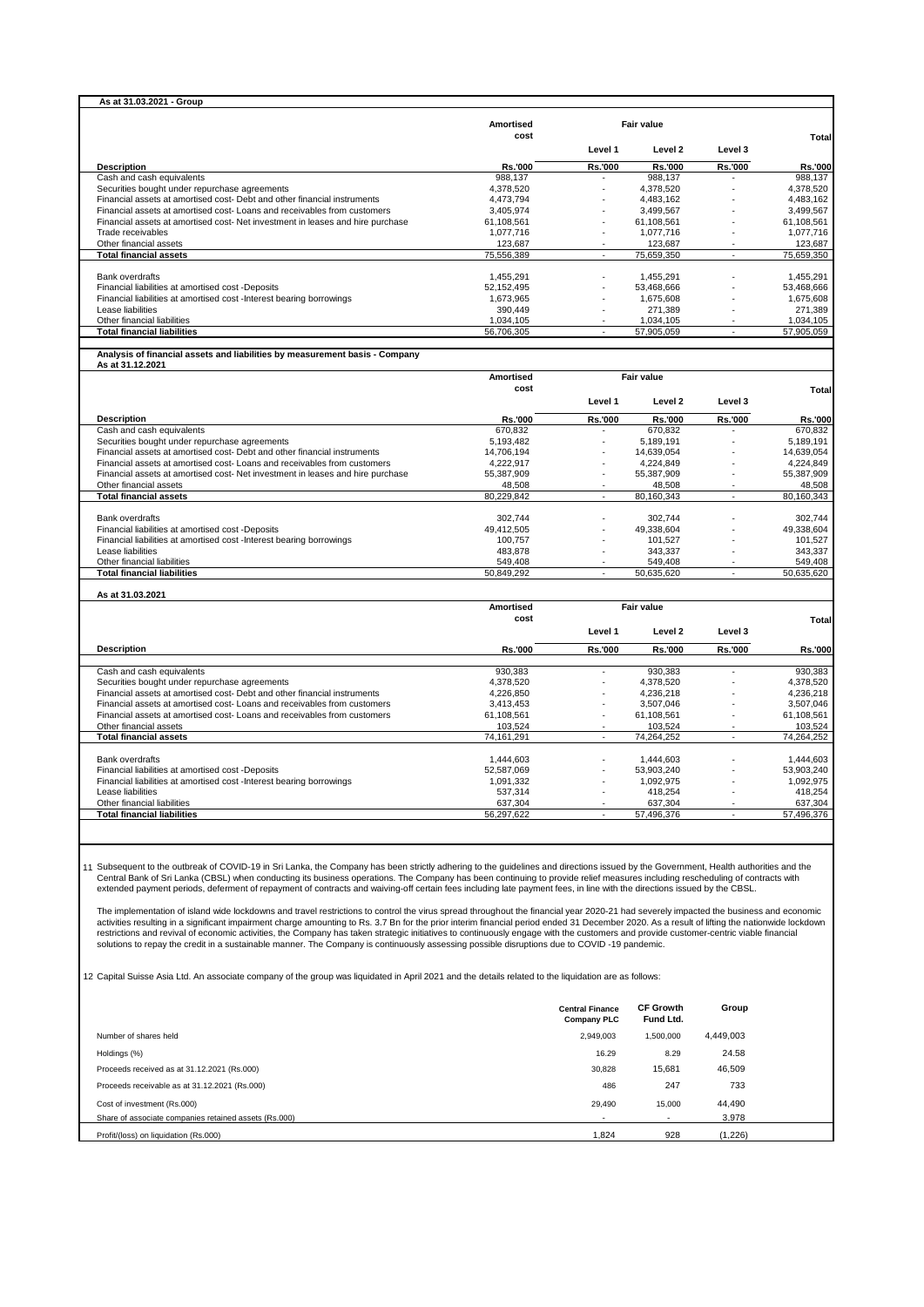13 In June 2021, the management committed to a plan to sell its 56.79% investment in Mark Marine Services (Pvt) Ltd. held through the parent company together with the fully owned subsidiary, CF Insurance<br>Brokers (Pvt) Ltd.

|                                                                                               | Central<br>Finance<br><b>Company PLC</b> | <b>CF Insurance</b><br>Brokers (Pvt)Ltd. |  |
|-----------------------------------------------------------------------------------------------|------------------------------------------|------------------------------------------|--|
| Number of shares disposed of                                                                  | 1,712,237                                | 775,691                                  |  |
| Holdings (%)                                                                                  | 39.08                                    | 17.71                                    |  |
| Sale proceeds (Rs.000)                                                                        | 186,353                                  | 84,423                                   |  |
| Cost of investment (Rs.000)                                                                   | (27, 579)                                | (13, 187)                                |  |
|                                                                                               | 158,774                                  | 71,236                                   |  |
|                                                                                               |                                          | Group                                    |  |
| Number of shares disposed of                                                                  |                                          | 2,487,928                                |  |
| Holdings (%)                                                                                  |                                          | 56.79                                    |  |
| Sale proceeds (Rs.000)                                                                        |                                          | 270,776                                  |  |
| Equity of Mark Marine Services (Pvt)Ltd. excluding non -controlling interest as at 30.09.2021 |                                          | (89, 452)                                |  |
| Profit on disposal (Rs.000)                                                                   |                                          | 181,324                                  |  |

The company made announcements to the Colombo Stock Exchange with regard to the above on 21.06.2021 and 30.09.2021.

14 As per the government gazette "Surcharge Tax Bill" issued on 07th February 2022 for imposition of surcharge tax, any Company/group of Companies whose taxable income/aggregate taxable income of all subsidiaries and the holding Company calculated in accordance with the provisions of Inland Revenue Act, No 24 of 2017, exceeds rupees two thousand million, for<br>the year of assessment 2020/21 is liabl as per LKAS - 12 as at reporting date.

15 There have been no material events subsequent to the reporting date which require adjustments to or disclosure in these interim Financial Statements.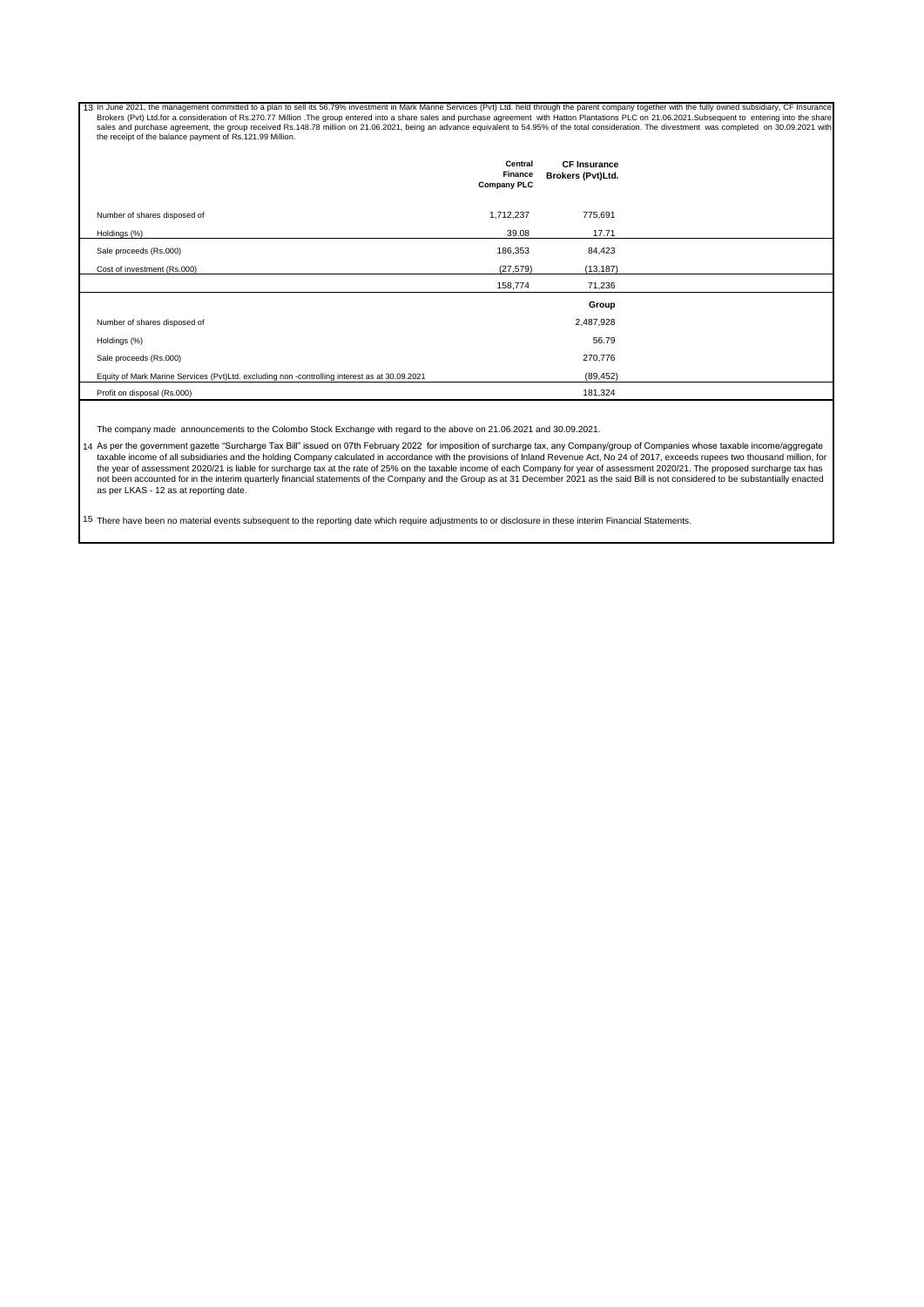### **BUSINESS SEGMENT INFORMATION**

|                                                                                      | Leasing, hire purchase and<br>other advances |                            |                         | Medical services  | Power generation         |                      | Manufacturing           |                        | Insurance broking     |                      | Investments                |                            | Real estate            |                      | Intra segmental adjustments |                            | Total                          |                            |
|--------------------------------------------------------------------------------------|----------------------------------------------|----------------------------|-------------------------|-------------------|--------------------------|----------------------|-------------------------|------------------------|-----------------------|----------------------|----------------------------|----------------------------|------------------------|----------------------|-----------------------------|----------------------------|--------------------------------|----------------------------|
| For the nine months ended 31st December<br>All figures in Rs.000<br>Revenue          | 2021                                         | 2020                       | 2021                    | 2020              | 2021                     | 2020                 | 2021                    | 2020                   | 2021                  | 2020                 | 2021                       | 2020                       | 2021                   | 2020                 | 2021                        | 2020                       | 2021                           | 2020                       |
| Interest income                                                                      | 9,789,885                                    | 12,362,646                 | 850                     | 7,851             |                          |                      | 21,880                  | 12,459                 | 24,525                | 35,952               | 440,206                    | 398,009                    | 98                     | 1,481                |                             |                            | 10,277,444                     | 12,818,398                 |
| Other revenue                                                                        |                                              |                            | 74,555                  | 70,733            | 52,213                   | 81,402               | 4.945.943               | 2,884,386              | 193,791               | 222,233              |                            |                            |                        |                      |                             |                            | 5.266.502                      | 3,258,754                  |
| Net income from financial instruments at FVTPL                                       | 4,311                                        | 6,676                      | 69,235                  | 2,408             |                          |                      | 34,658                  | 170                    | 100,831               | 22,551               | 596,758                    | 648,108                    |                        |                      |                             |                            | 805,793                        | 679,913                    |
| Operating lease income                                                               | 784,600                                      | 755,647                    |                         |                   |                          |                      |                         |                        |                       |                      |                            |                            |                        |                      |                             |                            | 784,600                        | 755,647                    |
| Other income                                                                         | 819,207                                      | 391,088                    | 5,161                   | 517               |                          |                      | 10,940                  | 6,404                  | 63,666                | 525                  | 160,098                    |                            | 1,345                  | 2,641                | (43, 632)                   |                            | 1,016,785                      | 401,175                    |
| Income from external customers                                                       | 11,398,003                                   | 13,516,057                 | 149,801                 | 81,509            | 52,213                   | 81,402               | 5,013,421               | 2,903,419              | 382,813               | 281,261              | 1,197,062                  | 1,046,117                  | 1,443                  | 4,122                | (43, 632)                   |                            | 18,151,124                     | 17,913,887                 |
| Inter - segment income                                                               | 19,847                                       | 22,029                     | $\overline{\mathbf{1}}$ |                   | 1.487                    | 518                  | 21                      | 199                    | 11,313                | 10.149               | 109,332                    | 101,530                    | 36,873                 | 35,010               | (178, 874)                  | (169, 436)                 |                                |                            |
| <b>Total income</b>                                                                  | 11,417,850                                   | 13,538,086                 | 149,802                 | 81,510            | 53,700                   | 81,920               | 5,013,442               | 2,903,618              | 394,126               | 291,410              | 1,306,394                  | 1,147,647                  | 38,316                 | 39,132               | (222, 506)                  | (169, 436)                 | 18, 151, 124                   | 17,913,887                 |
| Expenses                                                                             |                                              |                            |                         |                   |                          |                      |                         |                        |                       |                      |                            |                            |                        |                      |                             |                            |                                |                            |
| Interest expenses                                                                    | (2,690,697)                                  | (4,486,008)                | $\sim$                  | $\sim$            |                          | $\sim$               |                         |                        |                       |                      | (160, 513)                 | (298, 200)                 | (5,736)                | (14, 646)            | 10,800                      | 12,741                     | (2,846,146)                    | (4,786,113)                |
| Depreciation & amortisation                                                          | (469, 489)                                   | (549, 456)                 | (5, 108)                | (7, 997)          | $\sim$                   | (7)                  | (40, 325)               | (42, 433)              | (11, 480)             | (10, 893)            | $\blacksquare$             |                            | (1, 857)               | (1, 857)             | 35,252                      | 35,064                     | (493,007)                      | (577, 579)                 |
| Cost of sales                                                                        |                                              |                            | (36, 291)               | (34, 403)         | (11, 448)                | (14, 458)            | (3,962,254)             | (2,270,464)            |                       |                      | $\overline{\phantom{a}}$   |                            |                        |                      | $\sim$                      |                            | (4,009,993)                    | (2,319,325)                |
| Impairment (charge)/reversal and other credit losses                                 | 214,012                                      | (3,708,266)                | 9                       | 198               | $\overline{\phantom{a}}$ | ۰.                   | (10, 750)               | (14, 904)              | (137)                 | 219                  | 10,399                     | 28                         | 19                     | (3, 157)             | (63)                        | 19                         | 213,489                        | (3,725,863)                |
| Other operating and administrative expenses                                          | (2,731,687)                                  | (2, 237, 671)              | (37, 945)               | (37, 026)         | (833)                    | (1,707)              | (323, 880)              | (239, 154)             | (75, 254)             | (68, 321)            | (643)                      | (502)                      | (7, 775)               | (8, 723)             | (42,087)                    | (40, 606)                  | (3, 220, 104)                  | (2,633,710)                |
|                                                                                      |                                              |                            |                         |                   |                          |                      |                         |                        |                       |                      |                            |                            |                        |                      |                             |                            |                                |                            |
|                                                                                      | (5,677,861)                                  | (10,981,401)               | (79, 335)               | (79, 228)         | (12, 281)                | (16, 172)            | (4, 337, 209)           | (2, 566, 955)          | (86, 871)             | (78, 995)            | (150, 757)                 | (298, 674)                 | (15, 349)              | (28, 383)            | 3,902                       | 7,218                      | (10, 355, 761)                 | (14,042,590)               |
| Inter - segment expenses                                                             | (49, 676)                                    | (51, 826)                  | $\sim$                  |                   | (1, 336)                 | (1,800)              |                         |                        | (18, 131)             | (20, 182)            | (743)                      | (1,043)                    | (819)                  | (1,030)              | 70,705                      | 75,881                     |                                |                            |
| <b>Total expenses</b>                                                                | (5,727,537)                                  | (11, 033, 227)             | (79, 335)               | (79, 228)         | (13, 617)                | (17, 972)            | (4, 337, 209)           | (2,566,955)            | (105, 002)            | (99, 177)            | (151,500)                  | (299, 717)                 | (16, 168)              | (29, 413)            | 74,607                      | 83.099                     | (10, 355, 761)                 | (14,042,590)               |
| Segment results                                                                      | 5,690,313                                    | 2,504,859                  | 70,467                  | 2,282             | 40,083                   | 63,948               | 676,233                 | 336,663                | 289,124               | 192,233              | 1,154,894                  | 847,930                    | 22,148                 | 9,719                | (147, 899)                  | (86, 337)                  | 7,795,363                      | 3,871,297                  |
| Share of profit of equity accounted investee                                         |                                              |                            |                         |                   |                          |                      |                         |                        |                       |                      |                            |                            |                        |                      |                             |                            | 1,033,387                      | 679,260                    |
| Operating profit before taxes on financial services                                  |                                              |                            |                         |                   |                          |                      |                         |                        |                       |                      |                            |                            |                        |                      |                             |                            | 8,828,750                      | 4,550,557                  |
| Less: Taxes on financial services                                                    |                                              |                            |                         |                   |                          |                      |                         |                        |                       |                      |                            |                            |                        |                      |                             |                            | (956.294)                      | (506.189)                  |
| Profit before tax                                                                    |                                              |                            |                         |                   |                          |                      |                         |                        |                       |                      |                            |                            |                        |                      |                             |                            | 7,872,456                      | 4,044,368                  |
| ess: Income tax expense.                                                             |                                              |                            |                         |                   |                          |                      |                         |                        |                       |                      |                            |                            |                        |                      |                             |                            | (1,887,772)                    | (798,366)                  |
| Profit for the period                                                                |                                              |                            |                         |                   |                          |                      |                         |                        |                       |                      |                            |                            |                        |                      |                             |                            | 5.984.684                      | 3.246.002                  |
| Non-controlling interest                                                             |                                              |                            |                         |                   |                          |                      |                         |                        |                       |                      |                            |                            |                        |                      |                             |                            | 312,981                        | 169,722                    |
| Profit attributable to equity holders of the parent                                  |                                              |                            |                         |                   |                          |                      |                         |                        |                       |                      |                            |                            |                        |                      |                             |                            | 5,671,703                      | 3,076,280                  |
|                                                                                      | As at                                        | As at                      | As at                   | As at             | As at                    | As at                | As at                   | As at                  | As at                 | As at                | As at                      | As at                      | As at                  | As at                | As at                       | As at                      | As at                          | As at                      |
|                                                                                      | 31.12.2021                                   | 31.03.2021                 | 31.12.2021              | 31.03.2021        | 31.12.2021               | 31.03.2021           | 31.12.2021              | 31.03.2021             | 31.12.2021            | 31.03.2021           | 31.12.2021                 | 31.03.2021                 | 31.12.2021             | 31.03.2021           | 31.12.2021                  | 31.03.2021                 | 31.12.2021                     | 31.03.2021                 |
|                                                                                      |                                              |                            |                         |                   |                          |                      |                         |                        |                       |                      |                            |                            |                        |                      |                             |                            |                                |                            |
| Segment assets                                                                       | 85.542.037                                   | 79,925,665                 | 713,780                 | 643,436           |                          | 143.711              | 4.928.768               | 3,735,436              | 2.770.726             | 2,427,489            | 14.900.827                 | 21.886.400                 | 930.410                | 1.157.056            | (4.761.599)                 | (4,829,268)                | 105.024.949                    | 105,089,925                |
| Investments in equity accounted investees                                            |                                              |                            |                         |                   |                          |                      |                         |                        |                       |                      |                            |                            |                        |                      |                             |                            | 9,122,480                      | 8,276,910                  |
| Unallocated assets                                                                   |                                              |                            |                         |                   |                          |                      |                         |                        |                       |                      |                            |                            |                        |                      |                             |                            | 743,192                        | 1,030,663                  |
| <b>Total assets</b>                                                                  | 85,542,037<br>48.398.812                     | 79,925,665<br>53.778.327   | 713,780<br>83,734       | 643,436<br>82.254 |                          | 143.711<br>20,129    | 4,928,768<br>2.148.500  | 3,735,436<br>1.455.202 | 2,770,726<br>291.665  | 2,427,489<br>325.772 | 14,900,827<br>2.794.349    | 21,886,400<br>2.779.428    | 930,410<br>467.739     | 1,157,056<br>528.034 | (4,761,599)<br>(827.970)    | (4,829,268)<br>(1.006.559) | 114.890.621<br>53.356.829      | 114.397.498<br>57.962.587  |
| Segment liabilities<br>Unallocated liabilities                                       |                                              |                            |                         |                   |                          |                      |                         |                        |                       |                      |                            |                            |                        |                      |                             |                            | 5,116,524                      | 4,929,462                  |
| <b>Total liabilities</b>                                                             | 48,398,812                                   | 53,778,327                 | 83,734                  | 82,254            | $\sim$                   | 20,129               | 2,148,500               | 1,455,202              | 291,665               | 325,772              | 2,794,349                  | 2,779,428                  | 467,739                | 528,034              | (827, 970)                  | (1,006,559)                | 58,473,353                     | 62,892,049                 |
|                                                                                      |                                              |                            |                         |                   |                          |                      |                         |                        |                       |                      |                            |                            |                        |                      |                             |                            |                                |                            |
| For the nine months ended 31st December                                              | 2021                                         | 2020                       | 2021                    | 2020              | 2021                     | 2020                 | 2021                    | 2020                   | 2021                  | 2020                 | 2021                       | 2020                       | 2021                   | 2020                 | 2021                        | 2020                       | 2021                           | 2,020                      |
| Additions to non-current assets                                                      | 443,878                                      | 452,396                    | 24                      | 1,038             |                          |                      | 64,970                  | 28,069                 | 4,588                 | 3,074                |                            |                            |                        |                      |                             |                            | 513,460                        | 484,577                    |
| Additions to intangible assets                                                       | 348                                          | 3,842                      | $\sim$                  |                   |                          |                      | 806                     |                        |                       | $\sim$               |                            |                            |                        |                      |                             |                            | 1,154                          | 3,842                      |
| Additions to right of use assets                                                     | 42,170                                       | 115,058                    |                         |                   |                          |                      | $\sim$                  |                        | 16,663                | 13,027               |                            |                            |                        |                      |                             |                            | 58,833                         | 128,085                    |
|                                                                                      |                                              |                            |                         |                   |                          |                      |                         |                        |                       |                      |                            |                            |                        |                      |                             |                            |                                |                            |
| Cash flows from operating activities<br>Net cash generated from operating activities | 6.147.797<br>6,147,797                       | 13.271.370<br>13,271,370   | (2.288)<br>(2, 288)     | 7.369<br>7,369    |                          | (18.629)<br>(18.629) | 628.453<br>628.453      | 689.098<br>689.098     | 85.939<br>85,939      | 25,248<br>25,248     | (3.099.578)<br>(3,099,578) | (6.359.266)<br>(6,359,266) | 29.179<br>29,179       | 17.408<br>17,408     | 91.649<br>91.649            | 156.243<br>156,243         | 3.881.151<br>3,881,151         | 7,788,841<br>7,788,841     |
|                                                                                      |                                              |                            |                         |                   |                          |                      |                         |                        |                       |                      |                            |                            |                        |                      |                             |                            |                                |                            |
| Cash flows from investing activities                                                 | (449, 320)                                   | (380.252)                  | 557                     | (3.109)           |                          | 18.447               | (139, 562)              | (488.985)              | (93, 178)             | (57.144)             | 286,034                    | 121.073                    | (1, 501)               | (11,766)             | (178, 403)                  | (242.957)                  | (575, 373)                     | (1.044.693)                |
| Net cash used in investing activities                                                | (449, 320)                                   | (380, 252)                 | 557                     | (3.109)           |                          | 18.447               | (139, 562)              | (488.985)              | (93, 178)             | (57, 144)            | 286,034                    | 121,073                    | (1,501)                | (11,766)             | (178, 403)                  | (242, 957)                 | (575, 373)                     | (1.044.693)                |
|                                                                                      |                                              |                            |                         |                   |                          |                      |                         |                        |                       |                      |                            |                            |                        |                      |                             |                            |                                |                            |
| Cash flows from financing activities<br>Net cash used in financing activities        | (2,004,021)<br>(2,004,021)                   | (4,323,541)<br>(4.323.541) | $\sim$                  |                   |                          |                      | (186,931)<br>(186, 931) | (190.578)<br>(190.578) | (10,318)<br>(10, 318) | (42.394)<br>(42.394) | $\sim$                     | (1.034)<br>(1.034)         | (25, 851)<br>(25, 851) | (4.861)<br>(4.861)   | 85.852<br>85.852            | 86.714<br>86.714           | (2, 141, 269)<br>(2, 141, 269) | (4,475,694)<br>(4,475,694) |
|                                                                                      |                                              |                            |                         |                   |                          |                      |                         |                        |                       |                      |                            |                            |                        |                      |                             |                            |                                |                            |

## **Geographic information**

The Group function in one geographic location. Accordingly, geographic information is not presented in the financial statements.